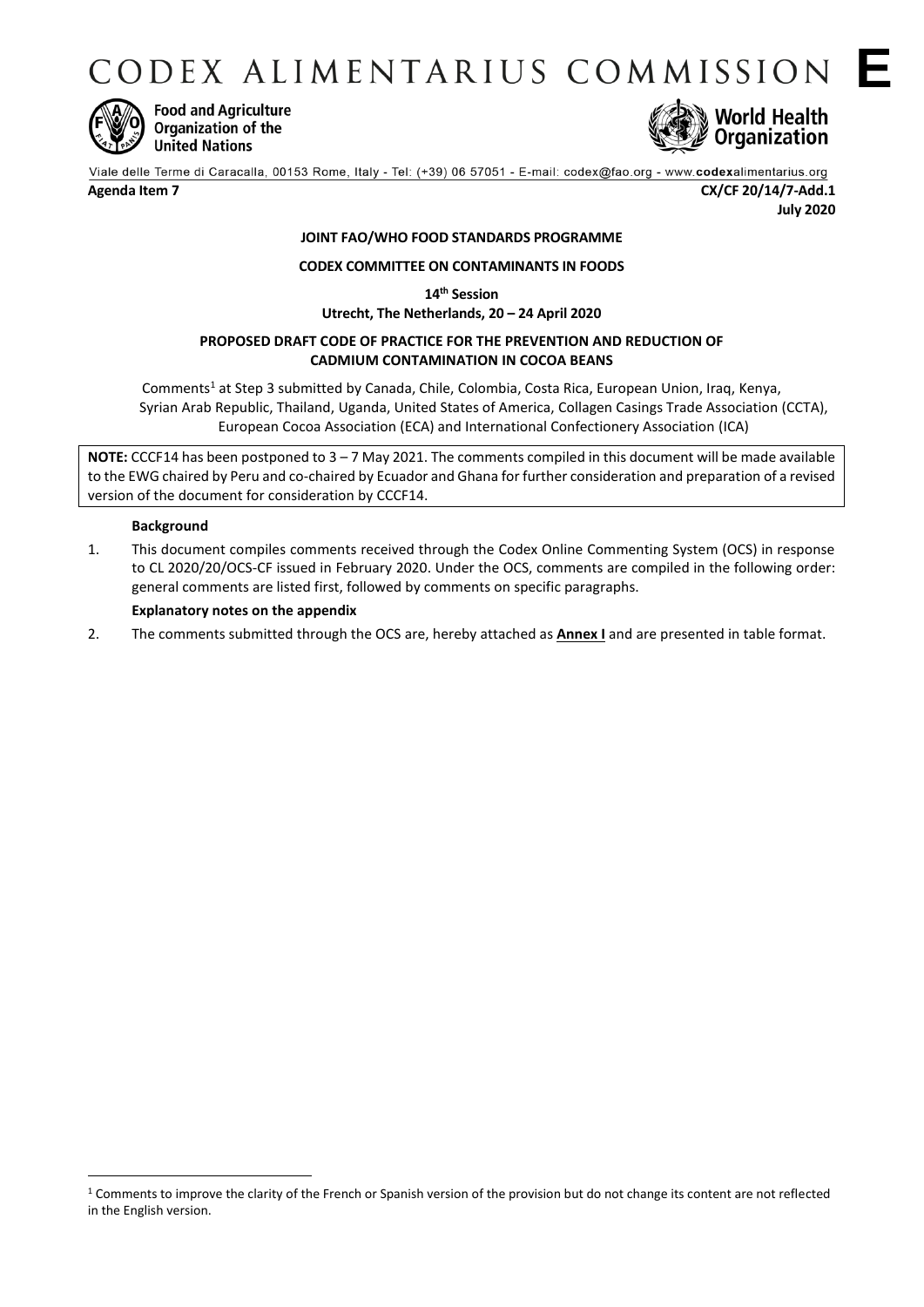#### **COMMENTS ON THE PROPOSED DRAFT CODE OF PRACTICE FOR THE PREVENTION AND REDUCTION OF CADMIUM CONTAMINATION IN COCOA BEANS**

| <b>GENERAL COMMENTS</b>                                                                                                                                                                                                                                                                                                                                                                                                                                                                                                | <b>MEMBER/OBSERVER</b> |
|------------------------------------------------------------------------------------------------------------------------------------------------------------------------------------------------------------------------------------------------------------------------------------------------------------------------------------------------------------------------------------------------------------------------------------------------------------------------------------------------------------------------|------------------------|
| Canada wishes to express its appreciation to the Chair, Peru, and co-chairs Ecuador and Ghana, for their leadership of the electronic Working Group (eWG) tasked to<br>coordinate the proposed draft revision to the Code of practice for the prevention and reduction of cadmium contamination in cocoa beans. Canada supports the<br>development of this Code of practice given that Codex maximum levels (MLs) for certain chocolate products have already been established or are under consideration by<br>CCCF.  | Canada                 |
| Chile welcomes the opportunity to offer its comments on the draft code of practice for the prevention and reduction of cadmium contamination in cocoa beans.                                                                                                                                                                                                                                                                                                                                                           | Chile                  |
| Chile reviewed the recommendations in this circular letter and has the following comments to make:                                                                                                                                                                                                                                                                                                                                                                                                                     |                        |
| Chile agrees with the practices presented in the draft and supports its progress.                                                                                                                                                                                                                                                                                                                                                                                                                                      |                        |
| It is important to specify clearly and differentiate between pseudo-total Cd and available Cd throughout the document.                                                                                                                                                                                                                                                                                                                                                                                                 | Colombia               |
| We suggest reviewing all annotations made, in the body of the text, in relation to microorganisms and their uses, given that the approach offered is incorrect for each of<br>the sections in which they refer to this field. For example, in the sections where they cite the article (Bravo et al., 2019), they do not refer to what the author actually did,<br>and in other sections where there should be a reference to substantiate the source of the assumptions they present, no such reference can be found. |                        |
| We suggest modifying the bibliographic references and the new panel of experts can propose references more in line with current academic thinking in Latin America in<br>this field. It would be advisable not to use either posters or conference papers as references; only published academic articles.                                                                                                                                                                                                             |                        |
| Bibliographic annex: Baker, D. E., M. C. Amacher, and R. M. Leach. 1979. "Sewage Sludge as a Source of Cadmium in Soil-Plant-Animal Systems." Environmental Health<br>Perspectives Vol. 28 45-49.                                                                                                                                                                                                                                                                                                                      |                        |
| Engbersen, Nadine et al. 2019. "Cadmium Accumulation and Allocation in Different Cacao Cultivars." Science of the Total Environment 678: 660-70.<br>https://doi.org/10.1016/i.scitotenv.2019.05.001.                                                                                                                                                                                                                                                                                                                   |                        |
| Hansen, Henrik K., Anne J. Pedersen, Lisbeth M. Ottosen, and Arne Villumsen. 2001. "Speciation and Mobility of Cadmium in Straw and Wood Combustion Fly Ash."<br>Chemosphere 45(1): 123-28.                                                                                                                                                                                                                                                                                                                            |                        |
| Lewis, Caleb, Adrian M. Lennon, Gaius Eudoxie, and Pathmanathan Umaharan. 2018. "Genetic Variation in Bioaccumulation and Partitioning of Cadmium in Theobroma<br>Cacao L." Science of the Total Environment 640-641: 696-703. https://doi.org/10.1016/i.scitotenv.2018.05.365.                                                                                                                                                                                                                                        |                        |
| Wang, Xuebin et al. 2020. "Characteristics of Ash and Slag from Four Biomass-Fired Power Plants: Ash/Slag Ratio, Unburned Carbon, Leaching of Major and Trace<br>Elements." Energy Conversion and Management 214(May):                                                                                                                                                                                                                                                                                                 |                        |
| We consider that it is essential to adopt a code of practice for the prevention and reduction of cadmium (Cd) contamination in cocoa beans for the Colombian cocoa<br>sector, providing that these practices are achievable by and economically viable for small, medium-sized and large cocoa farmers.                                                                                                                                                                                                                |                        |
| It is also essential to ensure the participation of all the institutions that make up the cocoa value chain of this code of practice is to be effectively functional and actually<br>implemented.                                                                                                                                                                                                                                                                                                                      |                        |
| With a view to harmonizing the structure of the document, we recommend either including relevant references that support the data or deleting them. One such example<br>is: the limit for electrical conductivity and soil.                                                                                                                                                                                                                                                                                            | <b>Costa Rica</b>      |
| Justification: in the body of the document some recommended practices are referenced and others are not.                                                                                                                                                                                                                                                                                                                                                                                                               |                        |
| Furthermore, we recommend the inclusion of references to some texts which are not indicated at the end.                                                                                                                                                                                                                                                                                                                                                                                                                |                        |
|                                                                                                                                                                                                                                                                                                                                                                                                                                                                                                                        |                        |
|                                                                                                                                                                                                                                                                                                                                                                                                                                                                                                                        |                        |

**ANNEX I**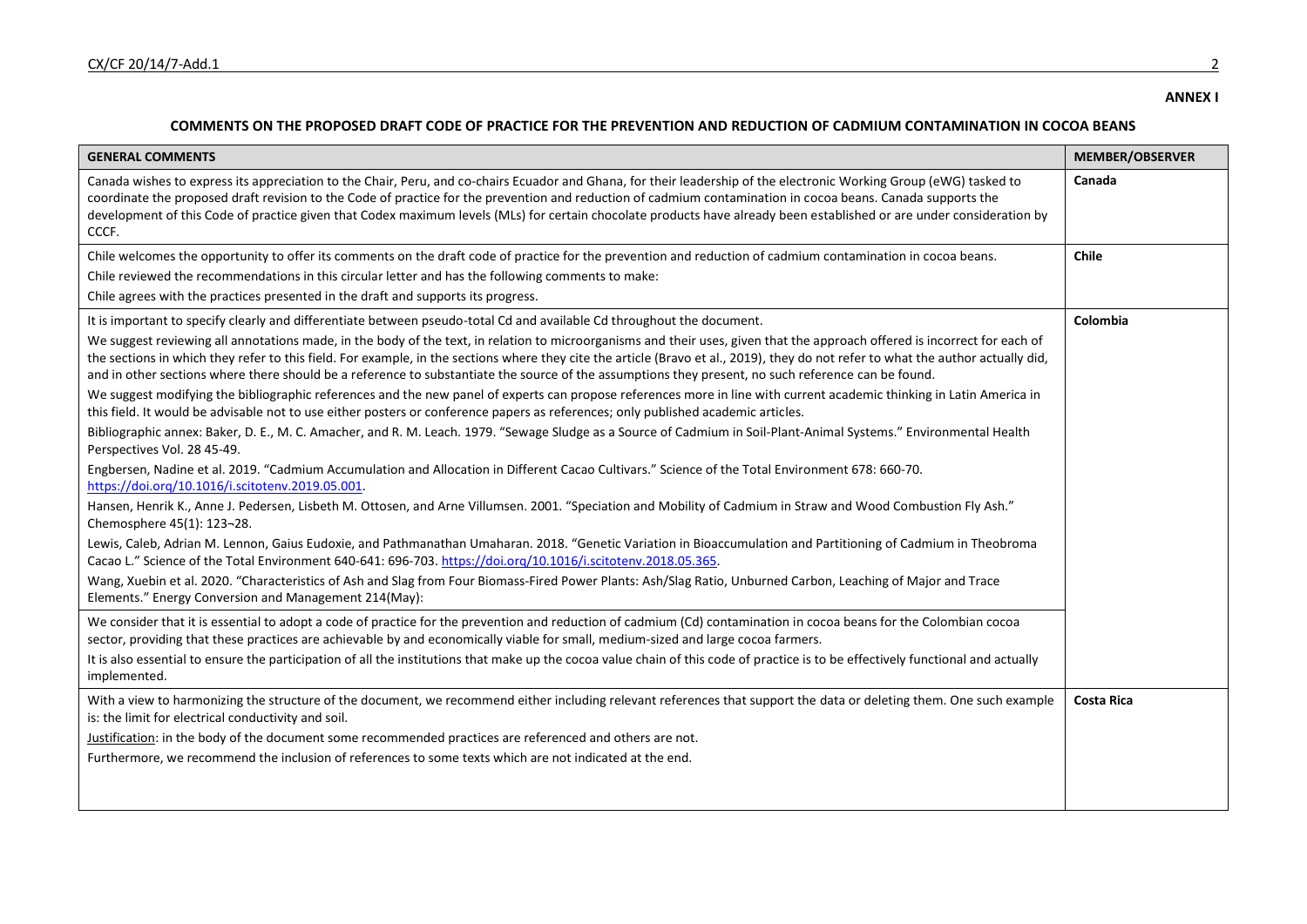| <b>GENERAL COMMENTS</b>                                                                                                                                                                                                                                                                                                                                                                                                                                                                                                                              | <b>MEMBER/OBSERVER</b>      |
|------------------------------------------------------------------------------------------------------------------------------------------------------------------------------------------------------------------------------------------------------------------------------------------------------------------------------------------------------------------------------------------------------------------------------------------------------------------------------------------------------------------------------------------------------|-----------------------------|
| Mixed Competence                                                                                                                                                                                                                                                                                                                                                                                                                                                                                                                                     | EU                          |
| <b>Member States Vote</b>                                                                                                                                                                                                                                                                                                                                                                                                                                                                                                                            |                             |
| The EUMS support the development of the code of practice because sufficient information on mitigation measures is available for field production and post-harvest<br>processes.                                                                                                                                                                                                                                                                                                                                                                      |                             |
| The EUMS would like to suggest the following amendments to the document:                                                                                                                                                                                                                                                                                                                                                                                                                                                                             |                             |
| Including in the definitions all products, which are suggested for cadmium immobilisation in the soil such as biochar, vinasse, humus, and cachara.                                                                                                                                                                                                                                                                                                                                                                                                  |                             |
| Adding a chapter on 'avoiding further cadmium contamination of the soil'. Under this chapter it could be advised:                                                                                                                                                                                                                                                                                                                                                                                                                                    |                             |
| to use by preference organic fertilisers or, in case phosphate fertilisers are used, to use fertilisers with a low cadmium content;<br>$\circ$                                                                                                                                                                                                                                                                                                                                                                                                       |                             |
| to avoid the application of sewage sludge;<br>$\circ$                                                                                                                                                                                                                                                                                                                                                                                                                                                                                                |                             |
| to avoid burial or incineration of household waste, as approximately 10% of garbage is made up of metals, including cadmium. Their burial can contaminate<br>the groundwater, while incineration can contaminate the atmosphere by releasing volatile metals and consequently polluting soils; and                                                                                                                                                                                                                                                   |                             |
| -to take action at the level of national or regional authorities to limit main polluting industrial activities near cocoa plantations, such as non-ferrous mining<br>$\circ$<br>and smelting, metal using industry, coal combustion and phosphate fertiliser manufactures.                                                                                                                                                                                                                                                                           |                             |
| Pruning is only mentioned under 'definitions', but it should also be mentioned in the code of practice. In CX/CF 18/12/16 the following paragraph was included: 'In<br>areas where soil levels of cadmium are high, remove pruned material from the ground as they could contain cadmium which will be released into the top layers of<br>the soil after decay. The practice should be to remove pruned material from the crop field.' This paragraph should be added under the new chapter 'avoiding further<br>cadmium contamination of the soil'. |                             |
| The strategies for immobilisation of cadmium in the soil could be categorised as 'salts', 'organic matter (humus and sugar cane products)' and adsorbents (zeolite and<br>apatite)'.                                                                                                                                                                                                                                                                                                                                                                 |                             |
| We agree with the proposed draft of code of practice without any comments.                                                                                                                                                                                                                                                                                                                                                                                                                                                                           | Iraq                        |
| Approval                                                                                                                                                                                                                                                                                                                                                                                                                                                                                                                                             | <b>Syrian Arab Republic</b> |
| Thailand would like to express the appreciation to Peru, Ghana and Ecuador for preparing proposed draft COP for the prevention and reduction of cadmium<br>contamination in cocoa. Thailand would like to provide the following comments for consideration.                                                                                                                                                                                                                                                                                          | <b>Thailand</b>             |
| <b>General Comments</b>                                                                                                                                                                                                                                                                                                                                                                                                                                                                                                                              |                             |
| Thailand consider that the format of this draft COP is different from other existing COP standards. Some recommended practices contain too detail instruction and<br>information. This could lead to limited practices. To be consistent with the existing COP standards, Thailand suggests that the format of this draft should be revised by                                                                                                                                                                                                       |                             |
| adding the section of the reference on Code of Practice for Source Directed Measures to Reduce Contamination in Foods with Chemicals (CXC 49-2011), selecting only<br>recommended practices which are practically and supported by scientifically proven data so that the cadmium contamination could be reduced significantly.                                                                                                                                                                                                                      |                             |
| Uganda appreciates the work done, This will help the industry                                                                                                                                                                                                                                                                                                                                                                                                                                                                                        | Uganda                      |
| The draft COP should acknowledge explicitly that it is in the initial stage of development as many of the mitigation measures have not been tried under long-term field<br>conditions and the COP should identify which particular mitigation approaches are experimental.                                                                                                                                                                                                                                                                           | <b>USA</b>                  |
| The United States supports the progress made in developing the Code of practice, which will be an important contribution to lowering cadmium levels in cocoa<br>$\bullet$<br>beans and supporting international trade in cocoa beans. The United States provided extensive comments and information to the electronic working group to<br>support this work.                                                                                                                                                                                         |                             |
| The United States recommends further revision of the Code of practice before moving forward in the Step process. The recommended changes include focusing<br>$\bullet$<br>on proven mitigation techniques, clear identification of proposed techniques that are experimental, and removal of Appendix II.                                                                                                                                                                                                                                            |                             |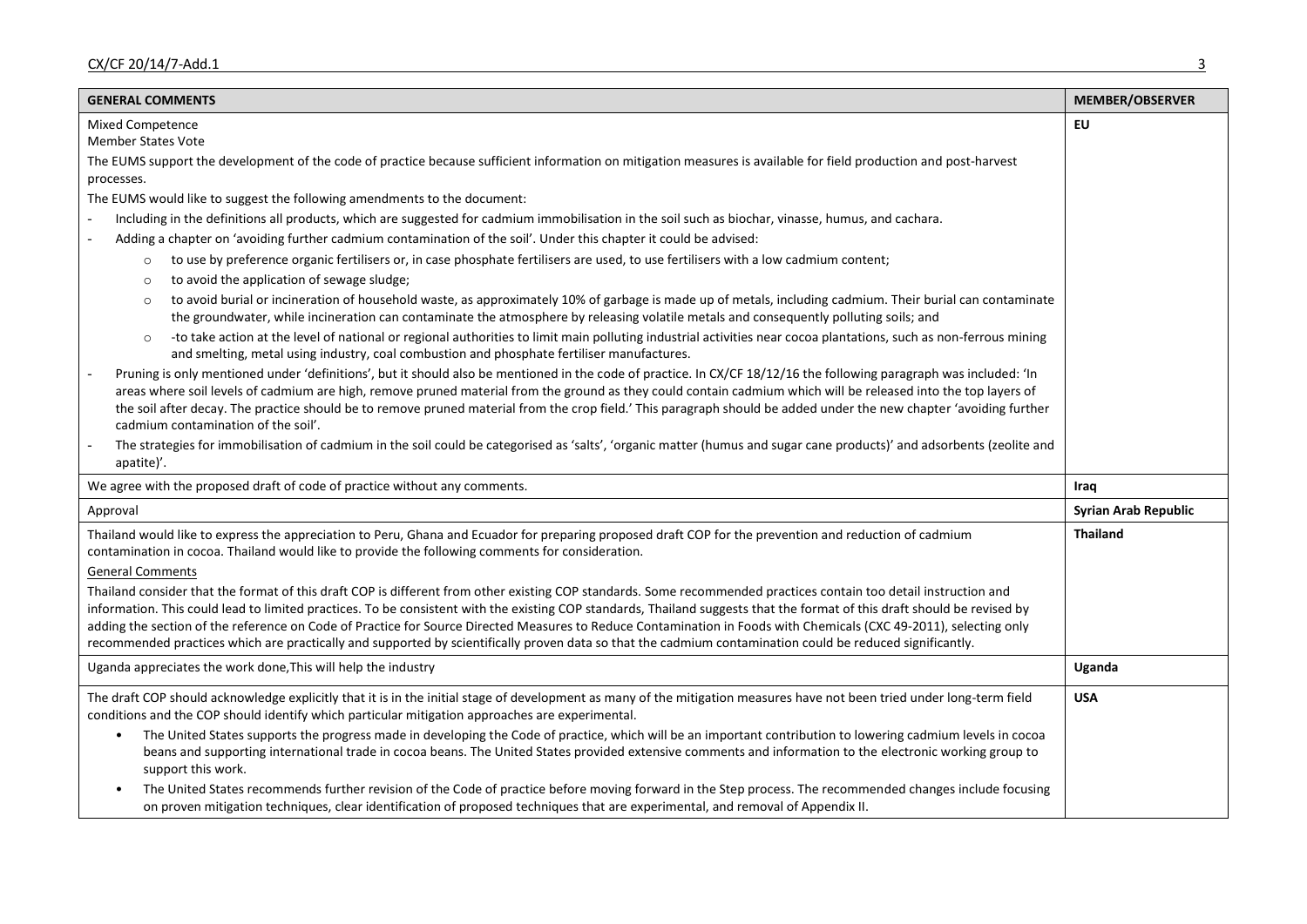| <b>GENERAL COMMENTS</b>                                                                                                                                                                                                                                                                                                                                                                                                                                                                                                                                                                                                                                                                                                                                                                                                                                                                                                                                                                                                                                                                                                                                                                                                                                     | <b>MEMBER/OBSERVER</b> |
|-------------------------------------------------------------------------------------------------------------------------------------------------------------------------------------------------------------------------------------------------------------------------------------------------------------------------------------------------------------------------------------------------------------------------------------------------------------------------------------------------------------------------------------------------------------------------------------------------------------------------------------------------------------------------------------------------------------------------------------------------------------------------------------------------------------------------------------------------------------------------------------------------------------------------------------------------------------------------------------------------------------------------------------------------------------------------------------------------------------------------------------------------------------------------------------------------------------------------------------------------------------|------------------------|
| The European Cocoa Association (ECA) would like to thank the chairs and members of the Electronic Working Group on the development of a Draft Code of Practice for<br>the prevention and reduction of cadmium contamination in cocoa beans for their work and have no further comments on the document at this stage.                                                                                                                                                                                                                                                                                                                                                                                                                                                                                                                                                                                                                                                                                                                                                                                                                                                                                                                                       | <b>ECA</b>             |
| We, the International Confectionery Association, wish to thank the EWG, chaired by Peru, co-chaired by Ecuador and Ghana, for this proposed draft code of practice. We<br>believe it is important to fully investigate the mitigation possibilities for this issue. This draft provides a starting point for fuller development, to ensure the fullest<br>consideration has been given to take into account the practical possibilities and challenges of mitigation options, including technical input from all stages of production,<br>from the local farming practicalities, geography and geology, the crop implications, crop varieties and factors for successful growth, crop productivity, economy and cost<br>implications, timing factors, and overall commercial feasibility of mitigation options. We look forward to the next stage of discussion on this document.<br>We echo our strong support for global, reasonably achievable standards and guidance measures that are supported by objective science, and global risk assessment, and<br>avoid unnecessary waste in food supply. We wish to thank in advance the committee chairs, the EWG chairs and members of CCCF for taking time to consider our views<br>on this important issue | <b>ICA</b>             |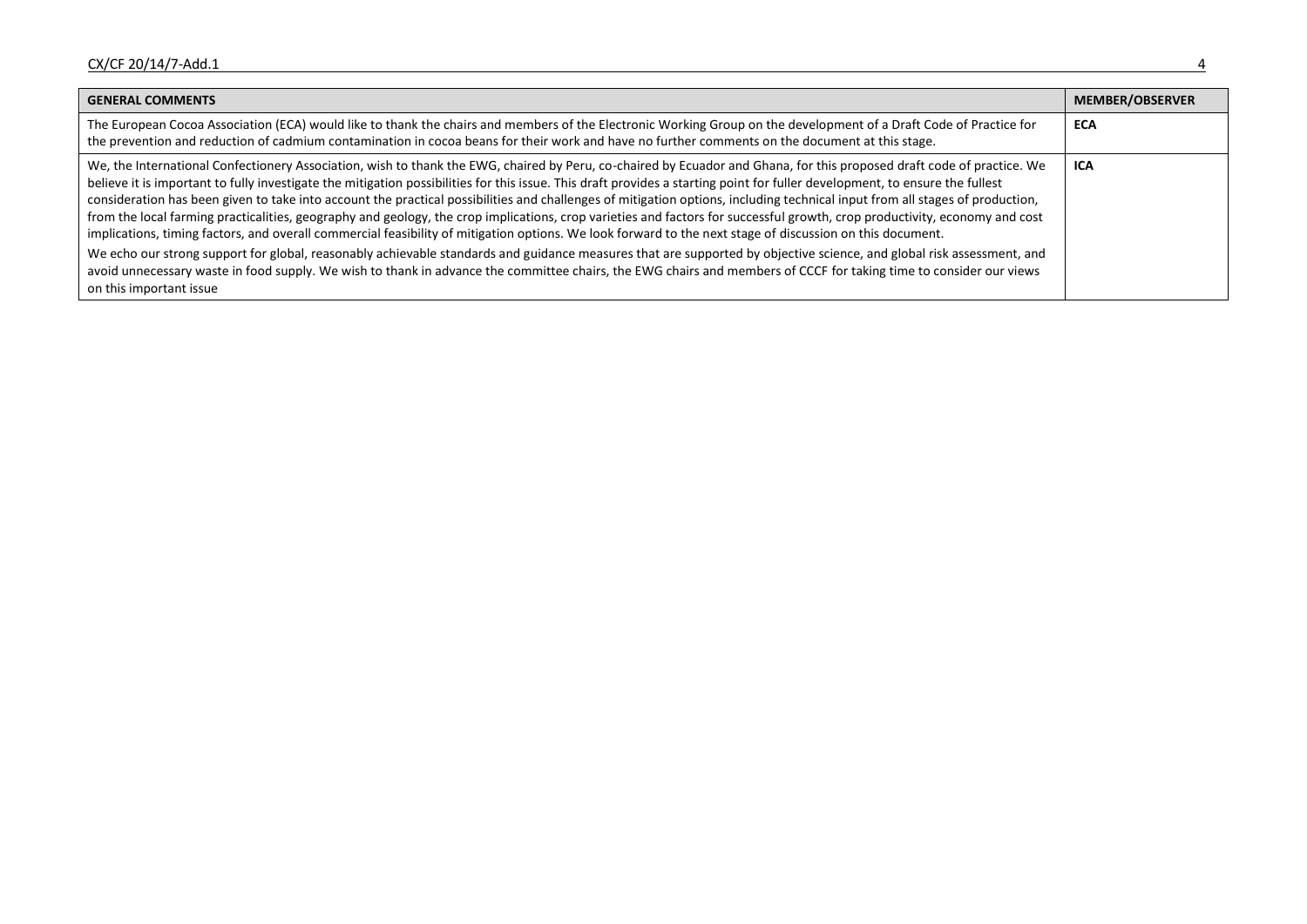| <b>SPECIFIC COMMENTS</b>                                                                                                                                                                                                                                                                                                                                                                                                                                                                                                                                                                                                                                                                                                                                                                               |                 |
|--------------------------------------------------------------------------------------------------------------------------------------------------------------------------------------------------------------------------------------------------------------------------------------------------------------------------------------------------------------------------------------------------------------------------------------------------------------------------------------------------------------------------------------------------------------------------------------------------------------------------------------------------------------------------------------------------------------------------------------------------------------------------------------------------------|-----------------|
| Section/paragraph                                                                                                                                                                                                                                                                                                                                                                                                                                                                                                                                                                                                                                                                                                                                                                                      | Member/Observer |
| 1. INTRODUCTION                                                                                                                                                                                                                                                                                                                                                                                                                                                                                                                                                                                                                                                                                                                                                                                        |                 |
| (1) The objective of this proposed draft Code of Practice (COP) is to provide guidance to member states and the cocoa production industry on the prevention and reduction<br>of cadmium (Cd) contamination in cocoa beans during production and postharvest processing: fermentation, drying and storage.<br>Kenya proposes this paragragh to read:                                                                                                                                                                                                                                                                                                                                                                                                                                                    | Kenya           |
| The objective of this proposed draft Code of Practice (COP) is to provide guidance to member states and the cocoa production industry on the prevention and reduction of<br>cadmium (Cd) contamination in cocoa beans during production and post harvest processing: fermentation, drying, storage including during any transportation that might<br>be involved.                                                                                                                                                                                                                                                                                                                                                                                                                                      |                 |
| (3) Cd is toxic and persistent in soil (estimated half-life for Cd in soils varying between 15 to 1100 years). Cd is absorbed and bioaccumulated by cocoa trees (Theobroma<br>cacao L), which in some cases results in unacceptably high levels in cocoa beans, so measures are required may be needed to prevent Cd presence in the soil and reduce Cd<br>absorption.                                                                                                                                                                                                                                                                                                                                                                                                                                 | <b>USA</b>      |
| (5) Greater adsorption of Cd on the surface of soil particles is desirable, considering that this reduces the mobility of this contaminant in the soil profile and,<br>consequently, its environmental impact. The concentration of heavy metals (Cd) in soil solution and, consequently, its bioavailability and mobility are mainly controlled<br>by adsorption and desorption reactions on the surface of the soil colloids. Soil factors that affect the accumulation and availability of heavy metals include pH, texture,<br>organic material, Fe and manganese (Mn) oxides and hydroxides, Zn, carbonates, salinity-chlorinity and cation exchange capacity.<br>Zinc should be included.                                                                                                        | <b>USA</b>      |
| The problem with saline soils is chloride, not sulfate or Ca ions usually present in the same soils. it is more correct to say "chlorinity" rather than salinity in discussion of Cd<br>uptake in relation to soil properties.                                                                                                                                                                                                                                                                                                                                                                                                                                                                                                                                                                         |                 |
| (6) Elevated chloride contents in soils tend to enhance chloride complex formation, which decreases the adsorption of Cd on sedimentsoil particles, thereby increasing Cd<br>mobility and, decreasing the concentration of dissolved Cdmobility <sup>+2</sup> and bioavailability.                                                                                                                                                                                                                                                                                                                                                                                                                                                                                                                     | <b>Chile</b>    |
| (6) Elevated chloride contents in soils tend to enhance chloride complex formation, which decreases the adsorption of Cd on sediment, thereby increasing Cd mobility and,<br>decreasing the concentration of dissolved $Cd^{+2}$ and bioavailability.                                                                                                                                                                                                                                                                                                                                                                                                                                                                                                                                                  | EU              |
| The statement 'Elevated chloride contents in soils tend to enhance chloride complex formation, which decreases the adsorption of cadmium on sediment, thereby<br>increasing cadmium mobility and, decreasing the concentration of dissolved Cd+2 and bioavailability' is not correct. The concentration of dissolved Cd+2 is not affected by<br>chloride as demonstrated by Smolders et al. (1998) (1). Elevated chloride in soil increases cadmium bioavailability instead of decreasing it as demonstrated by McLaughlin<br>et al. (1994) (2). Therefore, the following rephrasing is proposed: 'Elevated chloride contents in soils tend to enhance chloride complex formation, which decreases the<br>adsorption of cadmium on sediment, thereby increasing cadmium mobility and bioavailability'. |                 |
| (1) Smolders E, Lambregts RM, McLaughlin MJ, Tiller KG, 1998. Effect of soil solution chloride on cadmium availability to Swiss chard. J Environ Qual 27: 426-431.                                                                                                                                                                                                                                                                                                                                                                                                                                                                                                                                                                                                                                     |                 |
| (2) McLaughlin MJ, Palmer LT, Tiller KG, Beech TA, Smart MK , 1994. Increased soil salinity causes elevated cadmium concentrations in field-grown potato tubers. J Environ<br>Qual 23:1013-1018.                                                                                                                                                                                                                                                                                                                                                                                                                                                                                                                                                                                                       |                 |
| (6) Elevated chloride contents-content in soils tend to enhance chloride complex formation, which decreases the adsorption of Cd on sediment, thereby increasing Cd<br>mobility and, decreasing the concentration of dissolved $Cd^{+2}$ and bioavailability.                                                                                                                                                                                                                                                                                                                                                                                                                                                                                                                                          | <b>USA</b>      |
| (7) The Over time, the development in our understanding en of how various cropping systems contribute or alleviate cadmium contamination in cocoa beans could be used<br>to develop integrated systems for the management of cadmium levels in cocoa beans.<br>Much of the work is experimental, and has not been tried on long-term field studies.                                                                                                                                                                                                                                                                                                                                                                                                                                                    | <b>USA</b>      |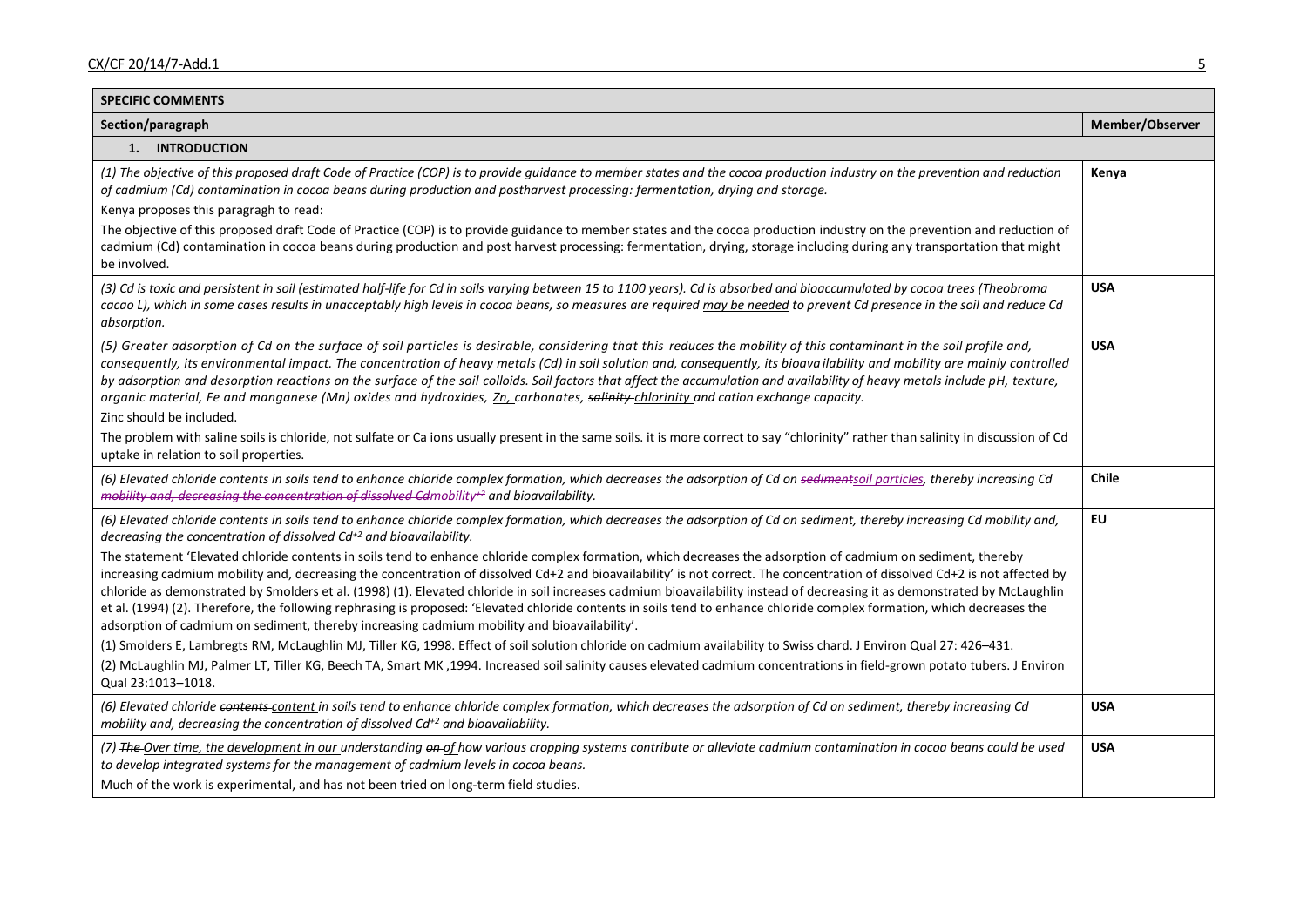| <b>SPECIFIC COMMENTS</b>                                                                                                                                                                                                                                                                                                                                                                                                                                                                                                                                                                                                                                                                                                                                                                                                                                                                                                                 |                 |
|------------------------------------------------------------------------------------------------------------------------------------------------------------------------------------------------------------------------------------------------------------------------------------------------------------------------------------------------------------------------------------------------------------------------------------------------------------------------------------------------------------------------------------------------------------------------------------------------------------------------------------------------------------------------------------------------------------------------------------------------------------------------------------------------------------------------------------------------------------------------------------------------------------------------------------------|-----------------|
| Section/paragraph                                                                                                                                                                                                                                                                                                                                                                                                                                                                                                                                                                                                                                                                                                                                                                                                                                                                                                                        | Member/Observer |
| (8) The grafting tool as a genetic strategy with low cadmium accumulation varieties is a viable option in various soil types and different Cd levels, but has only been tried<br>experimentally for reducing Cd in cacao trees                                                                                                                                                                                                                                                                                                                                                                                                                                                                                                                                                                                                                                                                                                           | <b>USA</b>      |
| (9) It is crucial identifying To mitigate Cd areas levels in a countrycocoa beans, understanding the source of it is crucial to identify cocoa-growing areas with high Cd in each<br>area and developing develop specific and general strategies to address this problem.                                                                                                                                                                                                                                                                                                                                                                                                                                                                                                                                                                                                                                                                | <b>USA</b>      |
| 2. SCOPE                                                                                                                                                                                                                                                                                                                                                                                                                                                                                                                                                                                                                                                                                                                                                                                                                                                                                                                                 |                 |
| (10) The scope of this Code of Practice is to provide guidance on recommended practices to prevent and reduce Cd contamination in cocoa beans before planting or<br>for new plantations and during the production stage through the harvest and post-harvest phase.                                                                                                                                                                                                                                                                                                                                                                                                                                                                                                                                                                                                                                                                      | Kenya           |
| Kenya proposes the scope to include the transport aspect and therefore to read:                                                                                                                                                                                                                                                                                                                                                                                                                                                                                                                                                                                                                                                                                                                                                                                                                                                          |                 |
| The scope of this Code of Practice is to provide guidance on recommended practices to prevent and reduce Cd contamination in cocoa beans before planting or for new<br>plantations and during production stage through the harvest and post harvest phase including during any transportation that might be involved                                                                                                                                                                                                                                                                                                                                                                                                                                                                                                                                                                                                                     |                 |
| (10) The scope of this Code of Practice is to provide guidance on recommended practices to prevent and reduce Cd contamination in cocoa beans before planting or<br>for new plantations and during the production stage through the harvest and post-harvest phase.                                                                                                                                                                                                                                                                                                                                                                                                                                                                                                                                                                                                                                                                      | <b>USA</b>      |
| Do some of the recommendations go towards existing plantations, given cocoa trees can produce beans for up to 25 years?                                                                                                                                                                                                                                                                                                                                                                                                                                                                                                                                                                                                                                                                                                                                                                                                                  |                 |
| <b>DEFINITIONS</b><br>3.                                                                                                                                                                                                                                                                                                                                                                                                                                                                                                                                                                                                                                                                                                                                                                                                                                                                                                                 |                 |
| Thailand is of the view that definitions in this COP should be limited as necessary, which is related to the content in the COP. Also, the definitions should be clear and<br>suitable for practicing.                                                                                                                                                                                                                                                                                                                                                                                                                                                                                                                                                                                                                                                                                                                                   | <b>Thailand</b> |
| Terms that are not included in the COP should not be included within the "DEFINITIONS' section and should be deleted, including terms that are only in Appendix 2<br>(marked for deletion).                                                                                                                                                                                                                                                                                                                                                                                                                                                                                                                                                                                                                                                                                                                                              | <b>USA</b>      |
| Cocoa pod: The cocoa fruit pericarp that arises from the ripened ovary wall of a fruit.                                                                                                                                                                                                                                                                                                                                                                                                                                                                                                                                                                                                                                                                                                                                                                                                                                                  | <b>USA</b>      |
| Episperm or Integument: The protective layer of the seed also called shell when it is dried. The outermost of the two layers that constitute the tequment is called Testa.                                                                                                                                                                                                                                                                                                                                                                                                                                                                                                                                                                                                                                                                                                                                                               | <b>USA</b>      |
| Harvesting and opening the fruits: Fruits are manually harvested and opened using a sickle, machete or wooden baton.                                                                                                                                                                                                                                                                                                                                                                                                                                                                                                                                                                                                                                                                                                                                                                                                                     | <b>USA</b>      |
| Sea-salt aerosols: They are the most omnipresent natural aerosols over the oceanic region. Aerosols are one of the main decisive components for the radiative forcing of<br>the Earth system. Extensive measurements reveal that processes associated with the bursting of the white-cap and wave breaking primarily generate sea-salt aerosols. In<br>terms of primary marine aerosol, studies have confirmed a significant flux of sub-micrometre sea spray particles, even down to 10nm sizes and it is clear that like wind<br>speed, sea surface temperature also affects the physical sea spray source function. In terms of secondary marine aerosol formation, significant advances identify particle<br>production, at least in coastal zones where iodine oxides are considered the dominant species leading to particle production and contributing to growth can also be isoprene<br>oxidation products and sulphuric acids. | <b>USA</b>      |
| Bioremediation: It is the The use of living organisms, primarily microorganisms, to degrade environmental contaminants into less toxic forms.                                                                                                                                                                                                                                                                                                                                                                                                                                                                                                                                                                                                                                                                                                                                                                                            | <b>USA</b>      |
| Phytoremediation: It is a A type of bioremediation process that uses various types of plants to remove, transfer, stabilize, and/or destroy contaminants in the soil and<br>groundwater.                                                                                                                                                                                                                                                                                                                                                                                                                                                                                                                                                                                                                                                                                                                                                 | <b>USA</b>      |
| Air emissions: They are defined as unwanted gaseous or particulate materials released to the atmosphere as a direct result of production, accumulation or consumption<br>activities in the economy.                                                                                                                                                                                                                                                                                                                                                                                                                                                                                                                                                                                                                                                                                                                                      | <b>USA</b>      |
| Traceability: is the ability to follow the movement of a food through specified stages of production, processing and distribution using records.                                                                                                                                                                                                                                                                                                                                                                                                                                                                                                                                                                                                                                                                                                                                                                                         | <b>USA</b>      |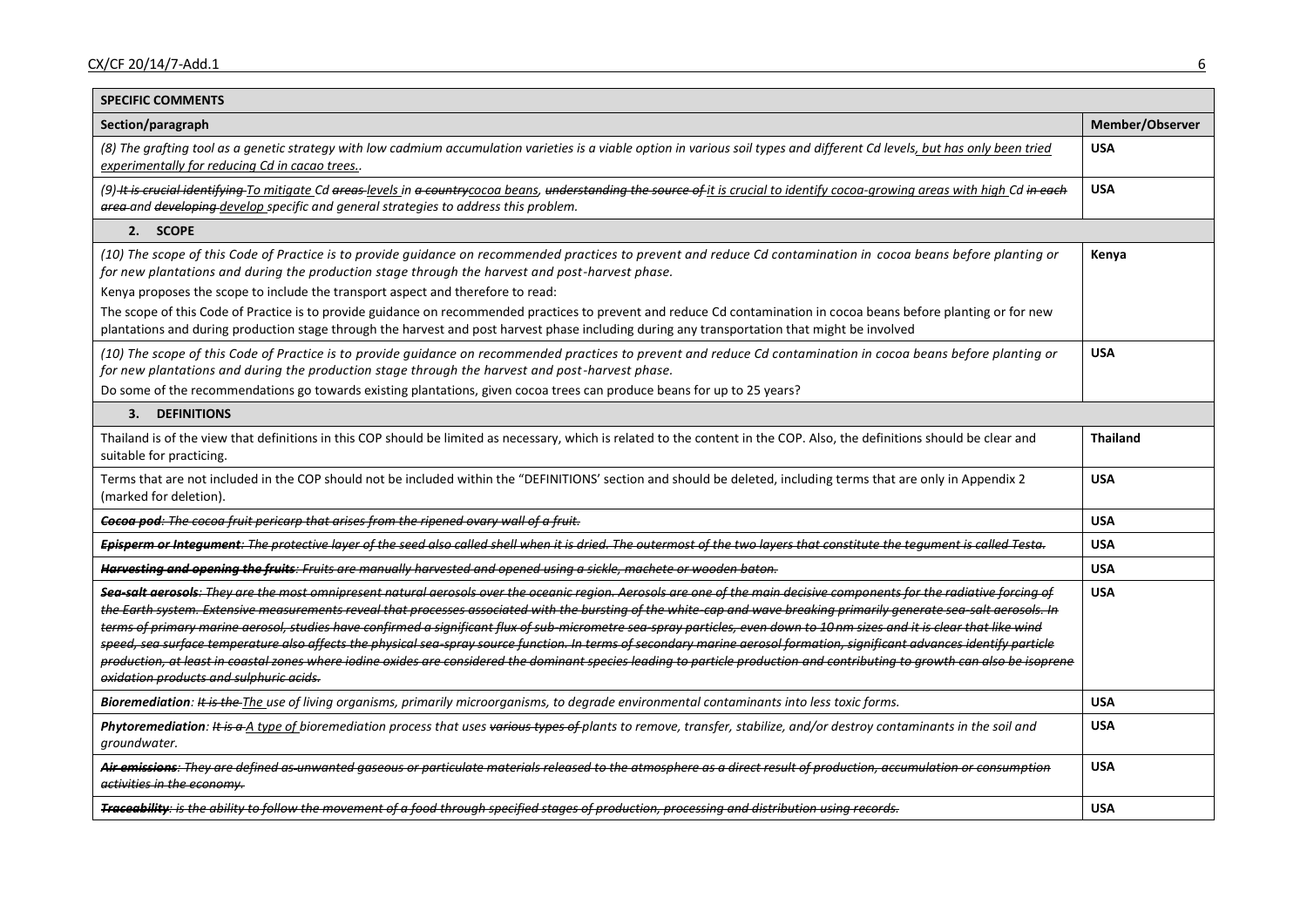| <b>SPECIFIC COMMENTS</b>                                                                                                                                                                                                                                                                                                                                                                                                                                                                                                                                                                                                                                                                                                                                                                                                                                                                                                    |                 |
|-----------------------------------------------------------------------------------------------------------------------------------------------------------------------------------------------------------------------------------------------------------------------------------------------------------------------------------------------------------------------------------------------------------------------------------------------------------------------------------------------------------------------------------------------------------------------------------------------------------------------------------------------------------------------------------------------------------------------------------------------------------------------------------------------------------------------------------------------------------------------------------------------------------------------------|-----------------|
| Section/paragraph                                                                                                                                                                                                                                                                                                                                                                                                                                                                                                                                                                                                                                                                                                                                                                                                                                                                                                           | Member/Observer |
| Bioavailability: Bioavailability of a mineral in nutrition to plants and soil can be defined as its accessibility to normal metabolic and physiological processes. In surface and<br>ground water, sediment and air, bioavailability of metals (Cd) is a complex function of as influenced by many factors including total concentration and speciation (physical-<br>chemical forms) of metals, mineralogy, pH, redox potential, temperature, total organic content (both particulate and dissolved fractions), and suspended particulate<br>content, as well as volume of water, water velocity, and duration of water availability, particularly in arid and semi-arid environments. In addition, wind transport and<br>removal from the atmosphere by rainfall (frequency is more important than amount) must be considered. Many of these factors vary seasonally and temporally, and are<br>interrelated.             | <b>USA</b>      |
| Geoavailabilty: Geoavailability of an element or chemical compound of a terrestrial material is that portion of its total content that can be released to the surface or near<br>the surface (or biosphere) by mechanical, chemical, or natural biological processes.                                                                                                                                                                                                                                                                                                                                                                                                                                                                                                                                                                                                                                                       | <b>USA</b>      |
| Adsorption, Absorption and Desorption: Physical, chemical or exchange adsorption is a concept that refers to the attraction and retention that a body makes on its surface<br>of ions, atoms or molecules that belong to a different body. Absorption is a term that refers to the damping exerted by a body before a radiation that passes through it; to<br>the attraction developed by a solid on a liquid with the intention that its molecules penetrate into its substance; to the ability of a tissue or a cell to receive a material that<br>comes from its outside. Desorption is the process of removing an absorbed or adsorbed substance.<br>Can this be expressed in terms of adsorption of Cd to soil particles?                                                                                                                                                                                              | <b>USA</b>      |
| Cation Exchange Capacity (CEC): It is a measure of the soil's ability to hold positively charged ions. It is a very important soil property influencing soil structure stability,<br>nutrient availability, soil pH and the soil's reaction to fertilizers and other ameliorants (Hazleton and Murphy 2007). The clay mineral and organic matter components of soil<br>have negatively charged sites on their surfaces which adsorb and hold positively charged ions (cations) by electrostatic force. This electrical charge is critical to the supply of<br>nutrients to plants because many nutrients exist as cations (e.g. Mg, K and Ca).<br>No references should be in the COP.                                                                                                                                                                                                                                       | <b>USA</b>      |
| Cation Exchange Capacity (CEC): It is a A measure of the soil's ability to hold positively charged ions. It is a very important soil property influencing soil structure stability,<br>nutrient availability, soil pH and the soil's reaction to fertilizers and other ameliorants (Hazleton and Murphy 2007). The clay mineral and organic matter components of soil<br>have negatively charged sites on their surfaces which adsorb and hold positively charged ions (cations) by electrostatic force. This electrical charge is critical to the supply of<br>nutrients to plants because many nutrients exist-such as cations (e.g.-Mg,K, K-and Ca).Ca cations by electrostatic force.                                                                                                                                                                                                                                   | <b>USA</b>      |
| Redox reaction: Reactions of oxidation and reduction that occur simultaneously and they are known to be inseparable — as one atom loses an electron, the other gains an<br>electron, hence completing the redox cycle.                                                                                                                                                                                                                                                                                                                                                                                                                                                                                                                                                                                                                                                                                                      | <b>USA</b>      |
| Complexation reaction: It is a reaction that forms a "complex". In addition, the reaction between a cation and one or more anions is very important in soil systems. Metal<br>complexes are stable species that are less likely to participate in sorption, precipitation, and even redox reactions.                                                                                                                                                                                                                                                                                                                                                                                                                                                                                                                                                                                                                        | <b>USA</b>      |
| Drying process: Drying of cocoa beans either under sunlight or in mechanical/solar dryers (or a combination of both) in order to reduce the moisture content to make them<br>stable for storage.                                                                                                                                                                                                                                                                                                                                                                                                                                                                                                                                                                                                                                                                                                                            | <b>USA</b>      |
| Fermentation: process designed to degrade the pulp or mucilage and initiate biochemical changes in the cotyledon by enzymes and microorganisms inherent in the<br>environment of the farm.                                                                                                                                                                                                                                                                                                                                                                                                                                                                                                                                                                                                                                                                                                                                  | <b>USA</b>      |
| Soil Amendments: They refer to any Any material added to the soil to improve its physical and chemical properties. The applications application of the amendments depend<br>depends on the characteristics of the soils. The amendments reported in the studies for the elaboration of this COP were:-, and may include compost (refers to humus that is<br>obtained of artificial manner when organic (organic waste is decomposed by organisms and beneficial microorganisms), magnesium carbonate, vinasse (a by-product of the<br>production of alcohol from sugarcane), zeolite (minerals that stand out for their ability to hydrate and dehydrate reversibly, adsorbents); charcoal o-or biochar; calcium<br>sulphate, lime, cachaza (by-product of sugar cane), zinc sulphate, dolomite (calcium carbonate and magnesium), vermicompost, sugar cane, palm kernel cake, phosphate<br>rock, and other organic matter. | <b>USA</b>      |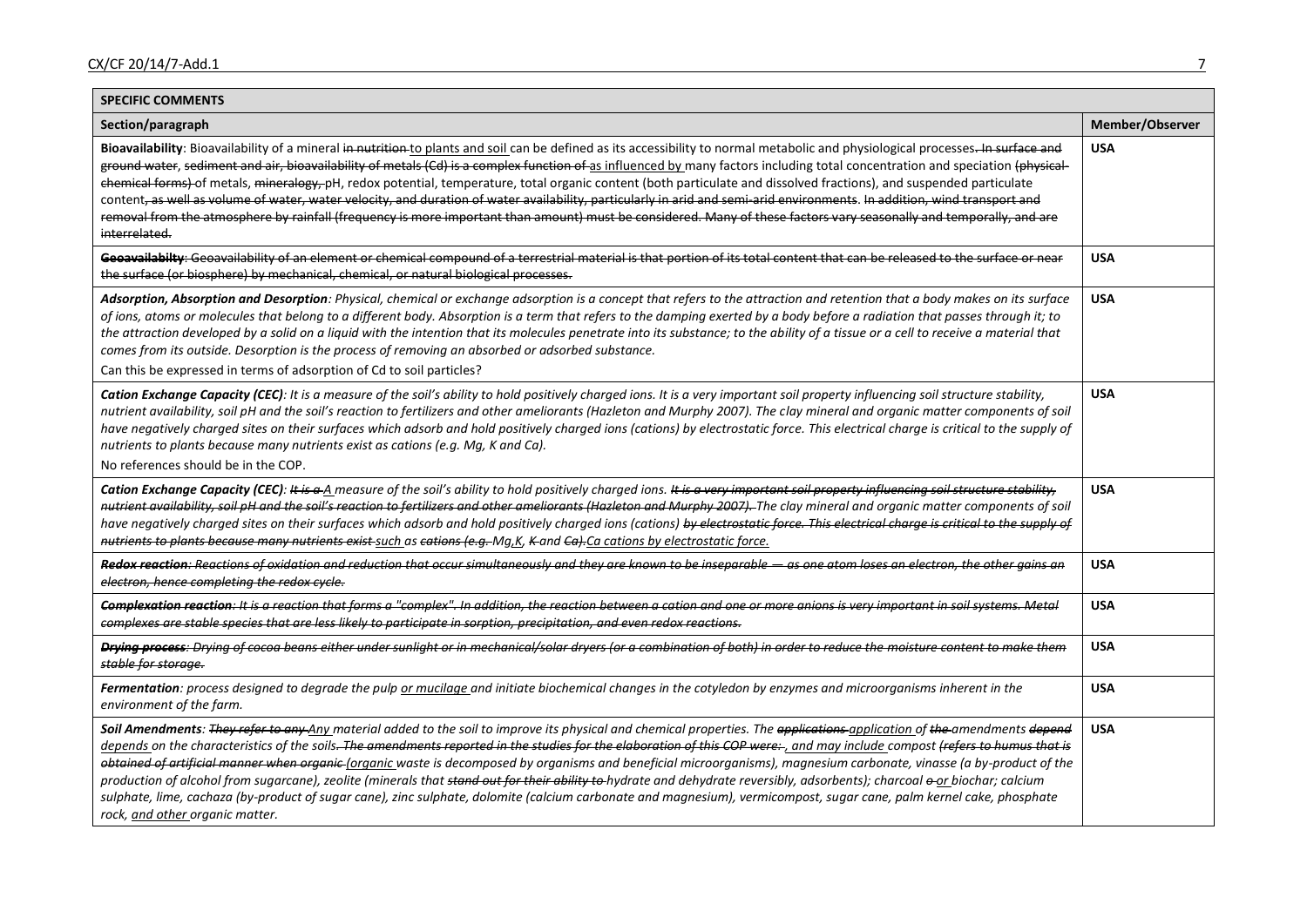| <b>SPECIFIC COMMENTS</b>                                                                                                                                                                                                                                                                                                                                                                                                                                                                                                                                                                                                                                                                                                                                                                                                                                                                                                                                                                                                                                                                                                                                                                                                                                                                                    |                             |
|-------------------------------------------------------------------------------------------------------------------------------------------------------------------------------------------------------------------------------------------------------------------------------------------------------------------------------------------------------------------------------------------------------------------------------------------------------------------------------------------------------------------------------------------------------------------------------------------------------------------------------------------------------------------------------------------------------------------------------------------------------------------------------------------------------------------------------------------------------------------------------------------------------------------------------------------------------------------------------------------------------------------------------------------------------------------------------------------------------------------------------------------------------------------------------------------------------------------------------------------------------------------------------------------------------------|-----------------------------|
| Section/paragraph                                                                                                                                                                                                                                                                                                                                                                                                                                                                                                                                                                                                                                                                                                                                                                                                                                                                                                                                                                                                                                                                                                                                                                                                                                                                                           | Member/Observer             |
| Soil Amendments: They refer to any material added to the soil to improve its physical and chemical properties. The applications of the amendments depend on the<br>characteristics of the soils. The amendments reported in the studies for the elaboration of this COP were: compost (refers to humus that is obtained of artificial manner<br>when organic waste is decomposed by organisms and beneficial microorganisms), magnesium carbonate, vinasse (a by-product of the production of alcohol from<br>sugarcane), zeolite (minerals that stand out for their ability to hydrate and dehydrate reversibly, adsorbents); charcoal o biochar; calcium sulphate, lime, cachaza (by-<br>product of sugar cane), zinc sulphate, dolomite (calcium magnesium carbonate and magnesium)), vermicompost, sugar cane, palm kernel cake, phosphate rock, organic<br>matter.                                                                                                                                                                                                                                                                                                                                                                                                                                     | <b>CCTA</b>                 |
| Validation: Obtaining evidence that a control measure or combination of control measures, if properly implemented, is capable of controlling the hazard to a specified<br>outcome.                                                                                                                                                                                                                                                                                                                                                                                                                                                                                                                                                                                                                                                                                                                                                                                                                                                                                                                                                                                                                                                                                                                          | <b>USA</b>                  |
| Sampling: Procedure used to draw or constitute a sample. Empirical or punctual sampling procedures are sampling procedures, which are not statistical-based-statistically-<br>based procedures that are used to make a decision on the inspected lot.                                                                                                                                                                                                                                                                                                                                                                                                                                                                                                                                                                                                                                                                                                                                                                                                                                                                                                                                                                                                                                                       | <b>USA</b>                  |
| Organic agriculture: It is a holistic production management system which promotes and enhances agroecosystem health, including biodiversity, biological cycles, and soil<br>biological activity. It emphasizes the use of management practices in preference to the use of off farm inputs, taking into account that regional conditions require locally<br>adapted systems. This is accomplished by using, where possible, cultural, biological and mechanical methods, as opposed to using synthetic materials, to fulfil any specific<br>function within the system. An organic production system is designed to: The text below: a) through h) should also be deleted.                                                                                                                                                                                                                                                                                                                                                                                                                                                                                                                                                                                                                                  | <b>USA</b>                  |
| Pruning: annually removal from shade trees and cocoa plants of branches that are dry, diseased or un balanced.                                                                                                                                                                                                                                                                                                                                                                                                                                                                                                                                                                                                                                                                                                                                                                                                                                                                                                                                                                                                                                                                                                                                                                                              | <b>USA</b>                  |
| Shading: Growing cocoa plants with shade trees to reduce the amount of radiation and wind that reaches the erop and protect the crop from windscrop. Shading is usually<br>more or less 50% during the first 4 years of plant life after which percentage of shade can be reduced to 25 or 30%.                                                                                                                                                                                                                                                                                                                                                                                                                                                                                                                                                                                                                                                                                                                                                                                                                                                                                                                                                                                                             | <b>USA</b>                  |
| RECOMMENDED PRACTICES TO PREVENT AND REDUCE Cd CONTAMINATION IN COCOA BEANS<br>4.                                                                                                                                                                                                                                                                                                                                                                                                                                                                                                                                                                                                                                                                                                                                                                                                                                                                                                                                                                                                                                                                                                                                                                                                                           |                             |
| 4.1 Contamination before sowing - new plantations                                                                                                                                                                                                                                                                                                                                                                                                                                                                                                                                                                                                                                                                                                                                                                                                                                                                                                                                                                                                                                                                                                                                                                                                                                                           |                             |
| (11) The prevention and reduction of Cd in cocoa should start with a physicochemical analysis of the soil and be an integral part of pre-harvest practices and any prior to the<br>establishment of a new plantation.<br>In this respect, we know that there is no guarantee that Cd will not accumulate in cocoa beans, because there are a number of studies that show that, although there may<br>be low values of Cd in the soil, if the cultivar accumulates it, it will pass it on to the bean. (Argüello et al. 2019; Engbersen et al. 2019; Lewis et al. 2018).<br>We consider it important to specify in the document the parameters for the soil analysis which indicate or lead to the bioavailability of cadmium and are consequently key<br>to its prevention and reduction.<br>We propose: the pH, the organic matter, the cadmium content in the soil, the texture, the cation exchange capacity, the content in iron (Fe) oxides and hydroxides and<br>manganese (Mn) carbonates. Zn content, etc. It is important to find mechanisms that help finance the cost of these analyses if they are to be successful.<br>(11) The prevention and reduction of Cd in cocoa should begin with the physical-chemical analysis of the soil and be an integral part of the practices before sowing or | Colombia<br><b>Thailand</b> |
| establishment of a new plantation.<br>Thailand is of the view that it is difficult and not practical for local farmers to analyze cadmium in soil. Besides, soil analysis on physical and chemical properties, such as pH<br>and essential nutrients, would be more suitable for farmers.                                                                                                                                                                                                                                                                                                                                                                                                                                                                                                                                                                                                                                                                                                                                                                                                                                                                                                                                                                                                                   |                             |
| (11) The prevention and reduction of Cd in cocoa should begin with the physical-chemical analysis of the soil and should be an integral part of the practices before sowing or<br>establishment of a new plantation.<br>Perhaps should cite Code of Practice Concerning Source Directed Measures to Reduce Contamination of Foods with Chemicals (CXC 49-2001) as a control measure?<br>Perhaps more information on what this physical-chemical analysis entails (e.g., Cd, nutrients, etc.) would be helpful.<br>$\bullet$                                                                                                                                                                                                                                                                                                                                                                                                                                                                                                                                                                                                                                                                                                                                                                                 | <b>USA</b>                  |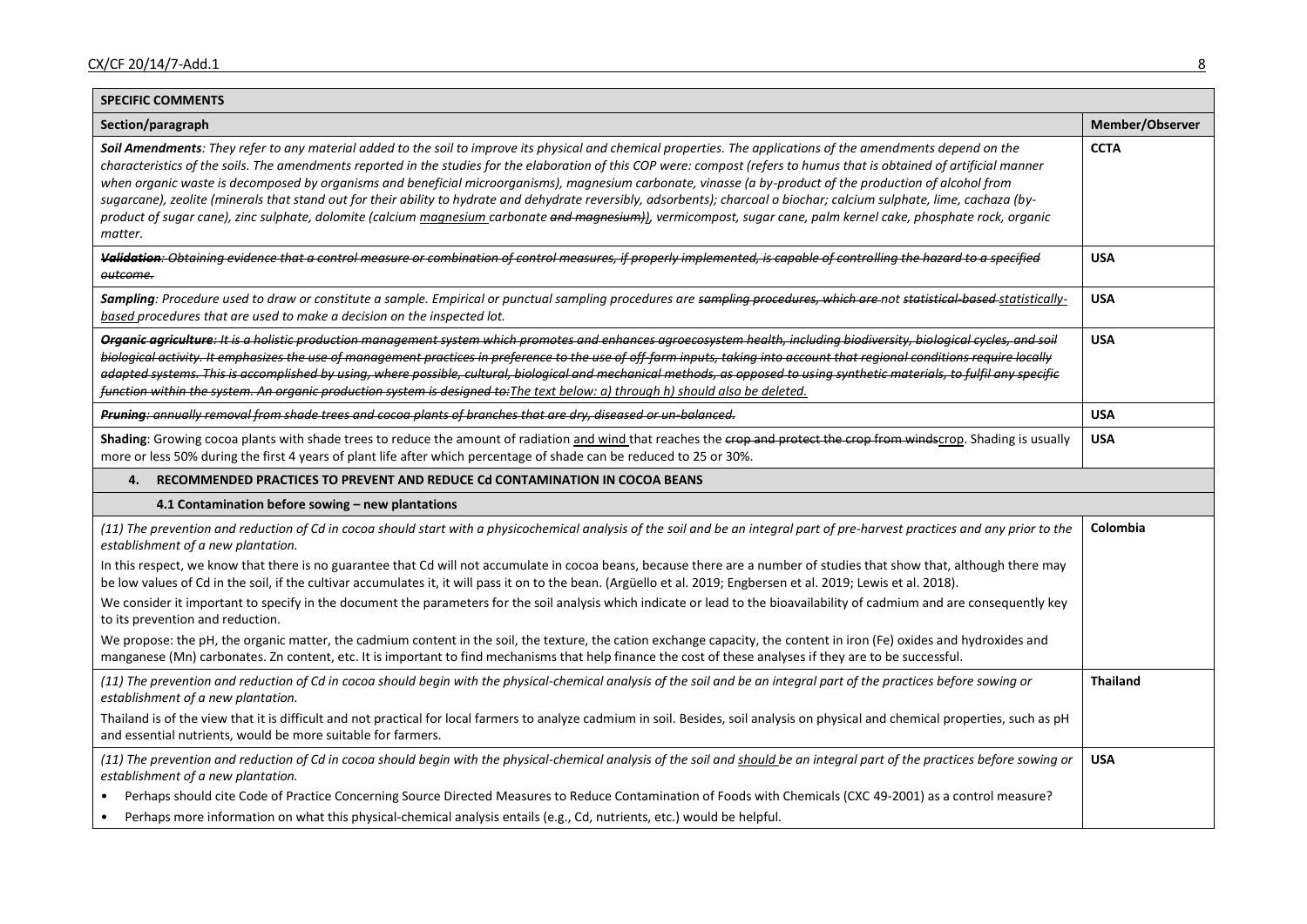| <b>SPECIFIC COMMENTS</b>                                                                                                                                                                                                                                                                                                                                                                                                                                                                                                                                                                                                                                  |                 |
|-----------------------------------------------------------------------------------------------------------------------------------------------------------------------------------------------------------------------------------------------------------------------------------------------------------------------------------------------------------------------------------------------------------------------------------------------------------------------------------------------------------------------------------------------------------------------------------------------------------------------------------------------------------|-----------------|
| Section/paragraph                                                                                                                                                                                                                                                                                                                                                                                                                                                                                                                                                                                                                                         | Member/Observer |
| (12) As prevention, when establishing new plantations, cocoa plantations should be located in areas where Cd content is low, so that agricultural soils should not exceed 1.4 mg/kg<br>of Cd. and the content of Cd in irrigation water should not exceed the value of 0,005 mg /L.<br>What is the justification for the statement 'As prevention, when establishing new plantations, cocoa plantations should be located in areas where cadmium content is                                                                                                                                                                                               | EU              |
| low, so that agricultural soils should not exceed 1.4 mg/kg of cadmium'?<br>The survey of Argüello et al. (2019) (3) is not cited but this is probably the largest published survey of cadmium in cacao in terms of number of trees collected (n=560).                                                                                                                                                                                                                                                                                                                                                                                                    |                 |
| This nationwide survey allows to estimate the soil cadmium concentrations, which correspond to specific concentrations of cadmium in cocoa beans. The data which<br>originate from this survey (Table 1 in the Annex to the EU comments) show that, for example, for ensuring that the mean cadmium concentrations in cocoa beans do<br>not significantly exceed 1 mg Cd/kg, the soil cadmium should not exceed 0.4 mg Cd/kg if the soil pH=5.0. If the soil pH =7, the cadmium concentrations in the soil<br>should not exceed 1.0 mg Cd/kg. On the basis of these data the proposed maximum concentration of 1.4 mg/kg cadmium in the soil is too high. |                 |
| (3) Argüello D, Chavez E, Lauryssen F, Vanderschueren R, Smolders E, et al., 2019. Soil properties and agronomic factors affecting cadmium concentrations in cacao<br>beans: A nationwide survey in Ecuador. Sci Total Environ 649:120-127. doi: 10.1016/j.scitotenv.2018.08.292.                                                                                                                                                                                                                                                                                                                                                                         |                 |
| As prevention, when establishing new plantations, cocoa plantations should be located in areas where Cd content is low, so that agricultural soils should not exceed<br>1.4 mg/kg of Cd and the content of Cd in irrigation water should not exceed the value of 0.005 mg/L.                                                                                                                                                                                                                                                                                                                                                                              |                 |
| (12) As prevention, when establishing new plantations, cocoa plantations should be located in areas where Cd content is low, so that agricultural soils should not exceed 1.4 mg/kg<br>of Cd. and the content of Cd in irrigation water should not exceed the value of 0,005 mg /L.                                                                                                                                                                                                                                                                                                                                                                       | <b>Thailand</b> |
| Thailand is of the view that the ML for cadmium in agricultural soil and irrigation water be able to establish where supported by sufficient scientific information to confirm<br>the reduction of cadmium contamination in cocoa. Moreover, the levels should be practical for worldwide.                                                                                                                                                                                                                                                                                                                                                                |                 |
| (12) As prevention, when establishing new plantations, cocoa plantations should be located in areas where Cd content is low, so that agricultural soils should not exceed 1.4 mg/kg<br>of Cd. and the content of Cd in irrigation water should not exceed the value of 0,005 mg/L.                                                                                                                                                                                                                                                                                                                                                                        | <b>USA</b>      |
| There is no basis for using a maximum of 1.4 mg Cd/kg as the guidance for selection of land for cocoa farms. If the soil is strongly acidic, cocoa grown on such soils will<br>accumulate excessive Cd. The soil Cd guidance should be connected with soil pH which is more important than soil Cd concentration per se.                                                                                                                                                                                                                                                                                                                                  |                 |
| If there is no specific information supporting this level in relation to cocoa production/cocoa growing areas, this statement can be qualified, such as:<br>"No specific recommendation on Cd levels in cocoa growing áreas has been identified, but 1.4 mg/kg has been identified as an upper level for Cd in soil for growth of<br>other crops."                                                                                                                                                                                                                                                                                                        |                 |
| Is there any information on how this level, which appears to be based on acceptable levels for drinking water, relates to observed levels in cocoa growing areas?<br>If there is nothing specific supporting the designation of 0.005 mg/L for cocoa growing regions, a revisión like the following might be appropriate: "There is not<br>sufficient information to identify an appropriate irrigation wáter Cd level, but wáter levels can be monitored to determine if they are a potential source of Cd,<br>e.g., higher than background levels due to point source contamination."                                                                   |                 |
| (13) Use a design of mixed plantations (agroforestry) with several varieties of cocoa and with different types of shade adapted to each ecological environment, instead of a<br>monoculture of cocoa without shade.                                                                                                                                                                                                                                                                                                                                                                                                                                       | Colombia        |
| It is important to be aware of the cadmium content in the leaves of other plants introduced into an Agroforestry System. It is also important to evaluate cadmium in<br>materials of cocoa used for budding, as they are directly in contact with the soil and the effect of the pods (clones) on the capacity of assimilation.                                                                                                                                                                                                                                                                                                                           |                 |
| According to the experience of some Colombian CNCH companies, it is recommended to plant only self-compatible clones by separate blocks to facilitate their<br>management. We do not recommend planting designs.                                                                                                                                                                                                                                                                                                                                                                                                                                          |                 |
|                                                                                                                                                                                                                                                                                                                                                                                                                                                                                                                                                                                                                                                           |                 |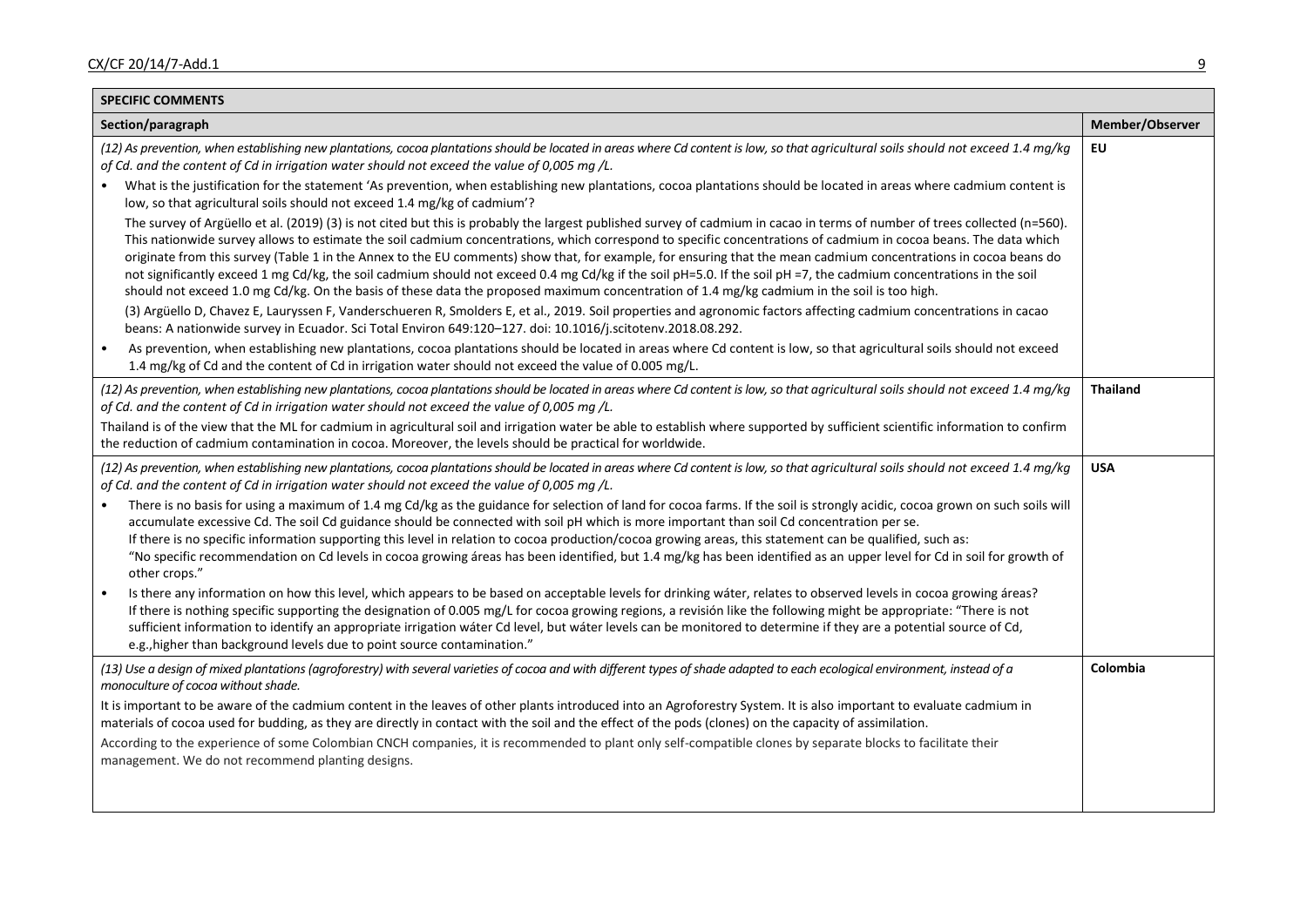| <b>SPECIFIC COMMENTS</b>                                                                                                                                                                                                                                                                                                                                                                                                                                                                                                                                          |                 |
|-------------------------------------------------------------------------------------------------------------------------------------------------------------------------------------------------------------------------------------------------------------------------------------------------------------------------------------------------------------------------------------------------------------------------------------------------------------------------------------------------------------------------------------------------------------------|-----------------|
| Section/paragraph                                                                                                                                                                                                                                                                                                                                                                                                                                                                                                                                                 | Member/Observer |
| (13) Use a design of mixed plantations (agroforestry) with several varieties of cocoa and with different types of shade adapted to each ecological environment,<br>instead of a monoculture of cocoa without shade.                                                                                                                                                                                                                                                                                                                                               | EU              |
| What is the scientific evidence for the recommendation to 'Use a design of mixed plantations (agroforestry) with several varieties of cocoa and with different types of<br>shade, adapted to each ecological environment, instead of a monoculture' and what is the mechanism of lower cadmium uptake in agroforestry? Studies by Gramlich et al.<br>(2017) (4) and Argüello et al. (2019) (3) have systematically or statistically compared agroforestry with monoculture and found no statistically significant difference in<br>cadmium uptake in cacao beans. |                 |
| (3) Argüello D, Chavez E, Lauryssen F, Vanderschueren R, Smolders E, et al., 2019. Soil properties and agronomic factors affecting cadmium concentrations in cacao beans:<br>A nationwide survey in Ecuador. Sci Total Environ 649:120-127. doi: 10.1016/j.scitotenv.2018.08.292.<br>(4) Gramlich A, Tandy S, Andres C, Chincheros Paniagua J, Armengot L, et al., 2017. Cadmium uptake by cocoa trees in agroforestry and monoculture systems under<br>conventional and organic management. Sci Total Environ 580:677-686. doi: 10.1016/j.scitotenv.2016.12.014. |                 |
| (13) Use a design of mixed plantations (agroforestry) with several varieties of cocoa and with different types of shade adapted to each ecological environment,<br>instead of a monoculture of cocoa without shade.                                                                                                                                                                                                                                                                                                                                               | <b>USA</b>      |
| Although there are known benefits to agroforestry, data on the impact of agroforestry (vs. monoculture) on cadmium levels in cocoa is rather preliminary. Some<br>acknowledgement of this is needed.                                                                                                                                                                                                                                                                                                                                                              |                 |
| (14) The most commonly used species are musaceae (bananas, moles and cambures) for temporary shadows and legumes such as the pore or bucare (Erythrina sp.) and<br>guabas (Ingas) for permanent shadows.                                                                                                                                                                                                                                                                                                                                                          | Colombia        |
| It is advisable to sow short trees, and use citrus and/or fruit trees for the borders of the cocoa plantation lots. It is recommended to use timber species for their permanent<br>shade such as Colombian mahogany (cariniana pyriformis) because it adapts well to different elevations.                                                                                                                                                                                                                                                                        |                 |
| (14) The most commonly used species are musaceae (bananas, moles and cambures) for temporary shadows and legumes such as the pore or bucare (Erythrina sp.) and<br>guabas (Ingas) for permanent shadows. In other cocoa plantations, other shading species are being used that provide greater economic benefits such as timber species<br>(laurel, cedar, cenizaro or rain tree and terminalia) and / or fruit trees (citrus, avocado, sapote, breadfruit, date palm etc.).                                                                                      | <b>Thailand</b> |
| Thailand is of the view that it is required sufficient scientific information to ensure that shade trees can reduce cadmium contamination in cocoa.                                                                                                                                                                                                                                                                                                                                                                                                               |                 |
| (14) The most commonly used species are musaceae (bananas, moles and cambures) for temporary shadows-shade and legumes such as the pore or bucare (Erythrina sp.)<br>and guabas (Ingas) for permanent shadowsshade. In other cocoa plantations, other Other shading species are being used that provide greater economic benefits such as<br>include timber species (laurel, cedar, cenizaro or rain tree and terminalia) and / or fruit trees (citrus, avocado, sapote, breadfruit, date palm etc.).                                                             | <b>USA</b>      |
| (15) Install plantations in areas far from roads or take measures to reduce the exposure of the cacao plantations to gases emitted by the combustion of vehicles because<br>they may contain Cd (they should be spaced 200 meters from the cacao plantation). Likewise, they should be located in areas separated from dumps in cities or mining<br>areas and flooded soils because they could be a source of Cd.                                                                                                                                                 | Colombia        |
| (15) Install plantations in areas far from roads or take measures to reduce the exposure of the cacao plantations to gases emitted by the combustion of vehicles<br>because they may contain Cd (should be spaced 200 meters apart from the cacao plantation). Likewise, they should be located in areas separated from dumps in<br>cities or mining areas.                                                                                                                                                                                                       | Kenya           |
| Kenya proposes this paragraph to include more possible sources of cadmium as appears in Introduction section second paragraph. Therefore the proposal is for this<br>paragraph to read:                                                                                                                                                                                                                                                                                                                                                                           |                 |
| Install plantations in areas far from roads or take measures to reduce the exposure of the cacao plantations to gases emitted by the combustion of vehicles because<br>they may contain Cd (should be spaced 200 meters apart from the cacao plantation). Likewise, they should be located in areas in areas separated from dumps in<br>cities, mining areas, smelting areas, industrial wastes, sewage and household waste water.                                                                                                                                |                 |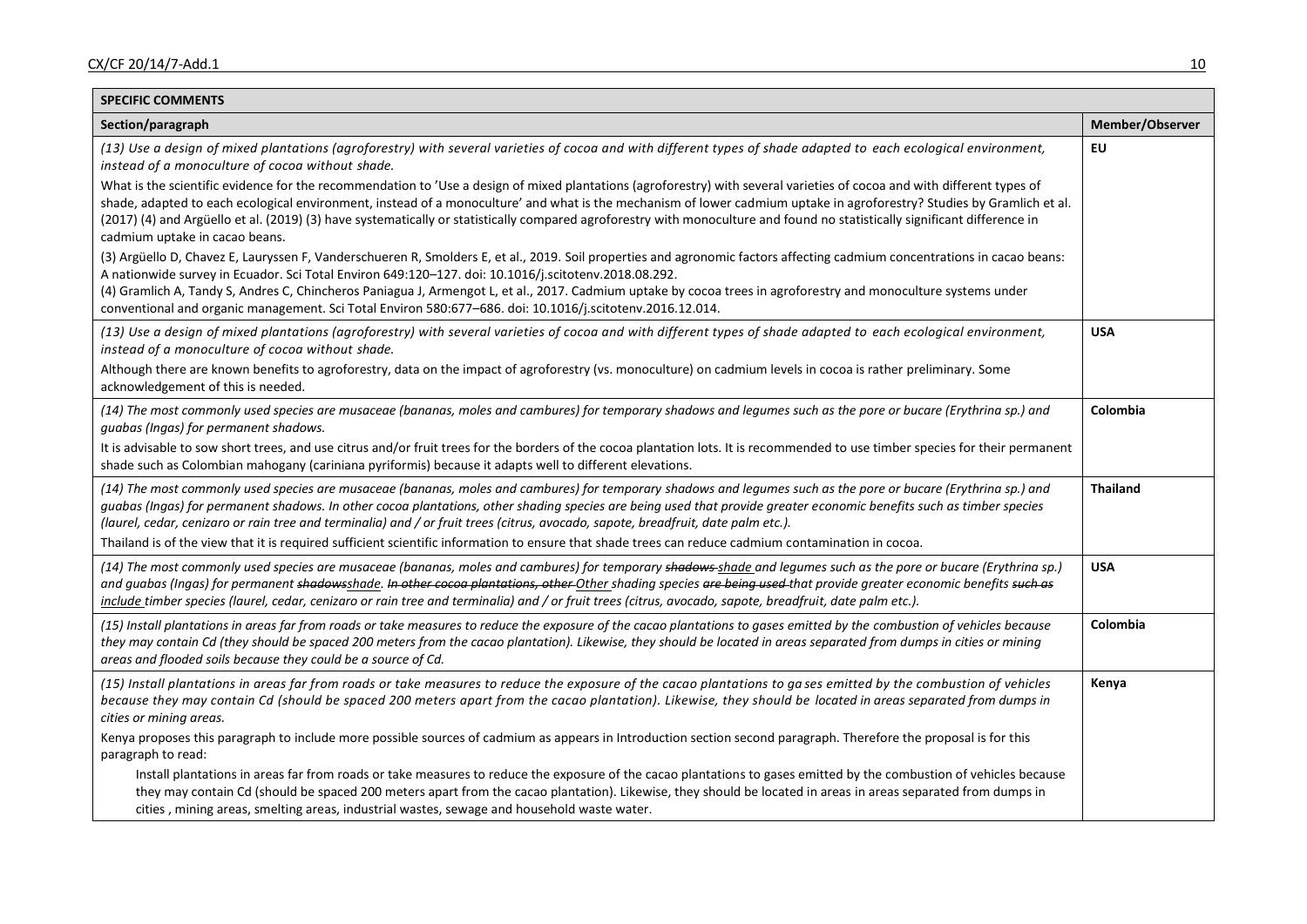| <b>SPECIFIC COMMENTS</b>                                                                                                                                                                                                                                                                                                                                                                                                    |                 |
|-----------------------------------------------------------------------------------------------------------------------------------------------------------------------------------------------------------------------------------------------------------------------------------------------------------------------------------------------------------------------------------------------------------------------------|-----------------|
| Section/paragraph                                                                                                                                                                                                                                                                                                                                                                                                           | Member/Observer |
| (15) Install plantations in areas far from roads or take measures to reduce the exposure of the cacao plantations to gases emitted by the combustion of vehicles<br>because they may contain Cd (should be spaced 200 meters apart from the cacao plantation). Likewise, they should be located in areas separated from dumps in<br>cities or mining areas.                                                                 | <b>Thailand</b> |
| Thailand is of the view that "the planting location should be spaced 200 meters apart from roads" is too specific and lead to limitation for practice. Moreover, it is required<br>scientific information to prove the reduction of cadmium contamination in cocoa.                                                                                                                                                         |                 |
| (15) Install plantations in areas far from roads or take measures to reduce the exposure of the cacao plantations to gases emitted by the combustion of vehicles<br>because they may contain Cd- <del>(should be spaced 200 meters apart from the cacao plantation)</del> . Likewise, they should be located in areas separated from dumps in<br>cities or mining areas.                                                    | <b>USA</b>      |
| Roadways are a very minor source of Cd, so specifying a 200 m buffer zone may not help reduce cadmium.                                                                                                                                                                                                                                                                                                                      |                 |
| (16) Avoid flooded soils because they could be a source of Cd.                                                                                                                                                                                                                                                                                                                                                              | Colombia        |
| (16) Avoid flooded soils because they could be a if the water sources are an increased source of Cd.                                                                                                                                                                                                                                                                                                                        | <b>USA</b>      |
| Flooded soils might have higher Cd risk only if soils with higher Cd or industrial sources of Cd are discharged to the streams which cause the flooding. In most cases,<br>flooding will be a trivial aspect of Cd in cocoa.                                                                                                                                                                                                |                 |
| (17) In new plantations, the use of cover crops of perennial legumes should be considered. Cover crops improve soil organic matter and they can protect soil from erosion<br>and reduce the loss of nutrients, improving soil productivity through greater availability of essential nutrients and reducing the bioavailability of metals.                                                                                  | Colombia        |
| 4.2 From the production to the harvesting phase                                                                                                                                                                                                                                                                                                                                                                             |                 |
| 4.2 From the-production to the harvesting phase                                                                                                                                                                                                                                                                                                                                                                             | <b>USA</b>      |
| (18) Knowledge of the sources and the distribution of Cd in the soil is important.                                                                                                                                                                                                                                                                                                                                          | Colombia        |
| The key factor for success in this section is the joint participation of different intergovernmental and research institutions and unions to pool results.                                                                                                                                                                                                                                                                  |                 |
| It is known that sewage sludges, fly ash and flag have high concentrations of cadmium (Baker, Amacher, and Leach 1979; Hansen et al. 2001; Wang et al. 2020; Zhang,<br>Wang, and Wang 2017), which implies that in this specific case they constitute a source of contamination instead of providing an alternative to immobilize cadmium.                                                                                  |                 |
| In general, it should be noted that any organic or inorganic amendment applied to the crop should previously be submitted to cadmium analysis, because depending on its<br>source it may contain levels of this element and become a source for the entry of cadmium into the crop.                                                                                                                                         |                 |
| (18) Knowledge of the sources and the distribution of Cd in the soil is important.                                                                                                                                                                                                                                                                                                                                          | Kenya           |
| Kenya proposes this section to include a paragraph that touches on fertilizers used in cocoa plantations. The proposal to read:                                                                                                                                                                                                                                                                                             |                 |
| The fertilizers applied during production should meet the specified criteria in relation to cadmium levels.                                                                                                                                                                                                                                                                                                                 |                 |
| (18) Knowledge of the sources and the distribution of Cd in the soil is important.                                                                                                                                                                                                                                                                                                                                          | <b>USA</b>      |
| Are there specific recommendations based on having this knowledge?                                                                                                                                                                                                                                                                                                                                                          |                 |
| (19) Data suggest that there is a positive correlation between higher levels of Cd in soil (as measured by soil tests) and elevated levels of Cd in plant tissues and cocoa beans.                                                                                                                                                                                                                                          | Colombia        |
| (19) Soil analyses have shown a positive correlation between the highest levels of Cd in the soil and in the tissues of the plants and cocoa beans                                                                                                                                                                                                                                                                          | Colombia        |
| It is essential to correlate the content of cadmium in the soil and leaves with the physical and chemical characteristics of the soil as mentioned in the paragraph on the<br>prevention and reduction of Cd and the climatic condition at the time the sample is taken. This means that the appropriate analytical methodology and mechanisms to<br>finance the cost of these analyses should be defined and standardized. |                 |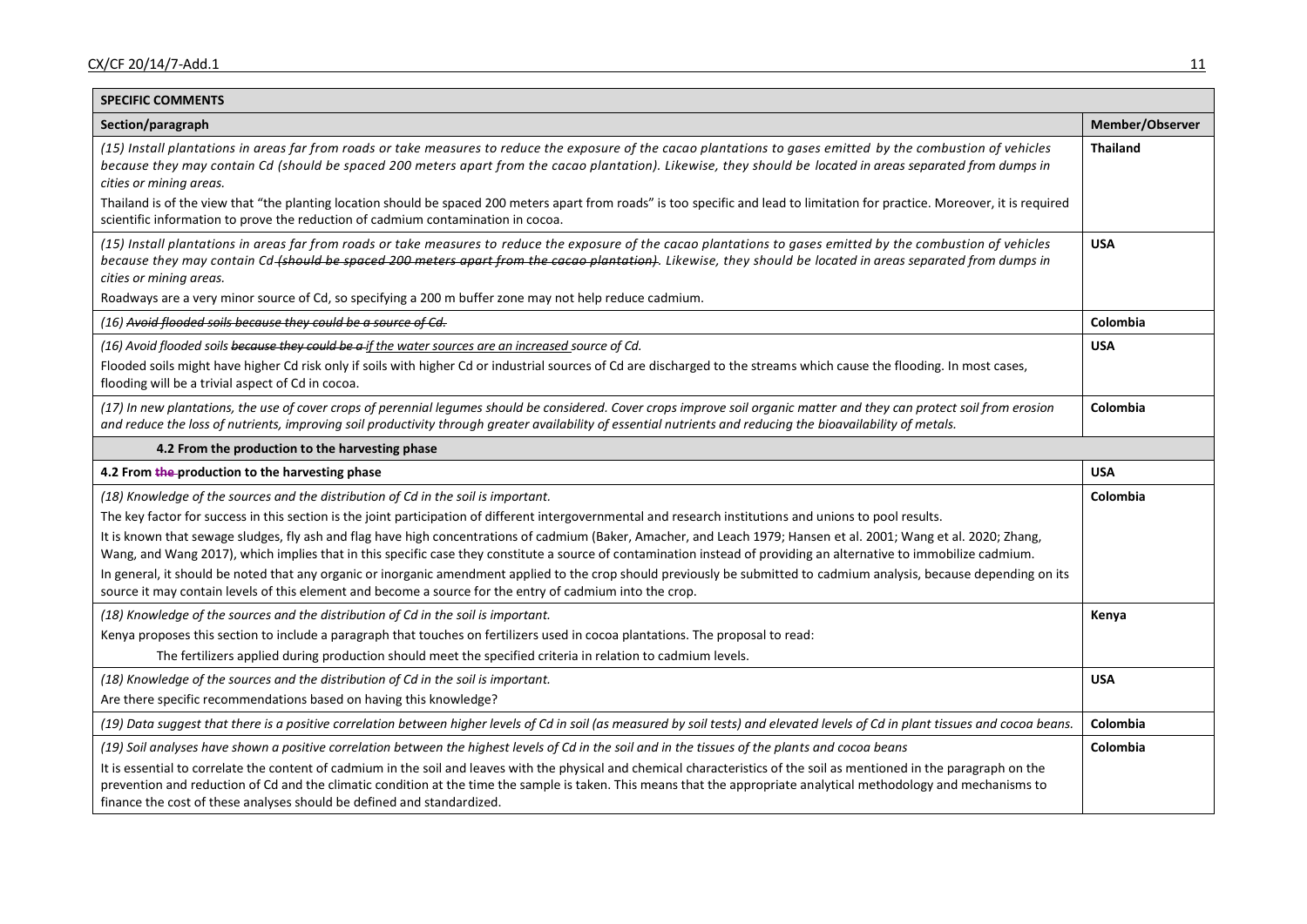| <b>SPECIFIC COMMENTS</b>                                                                                                                                                                                                                                                                                                                                                                                                                                                                                                                                                                                                                                                                                                                                                                                                                                                                                                                                                                                                                                                       |                   |
|--------------------------------------------------------------------------------------------------------------------------------------------------------------------------------------------------------------------------------------------------------------------------------------------------------------------------------------------------------------------------------------------------------------------------------------------------------------------------------------------------------------------------------------------------------------------------------------------------------------------------------------------------------------------------------------------------------------------------------------------------------------------------------------------------------------------------------------------------------------------------------------------------------------------------------------------------------------------------------------------------------------------------------------------------------------------------------|-------------------|
| Section/paragraph                                                                                                                                                                                                                                                                                                                                                                                                                                                                                                                                                                                                                                                                                                                                                                                                                                                                                                                                                                                                                                                              | Member/Observer   |
| (20) Soil characterization analysis laboratories for cocoa plantations should be conducted by laboratories that are accredited with the worldwide recognized ISO/IEC<br>17025:2018 standard; using validated methods which include the use of certified reference materials, standards and associated uncertainties. In addition, it is very<br>important to carry out soil analyses with internationally recognized methods (e.g. endorsed by Codex Alimentarius).<br>As regards the ISO 17025 standard, it should be noted that the latest valid version dates from 2017, as there was no update for 2018. Website:<br>https://www.iso.org/obp/ui/#iso:std:iso-iec:17025:ed-3:v2:es                                                                                                                                                                                                                                                                                                                                                                                          | Colombia          |
| (20) Soil characterization analysis laboratories for cocoa plantations should be conducted by laboratories that are accredited with the worldwide recognized ISO/IEC<br>17025:2018 standard; using validated methods which include the use of certified reference materials, standards and associated uncertainties. In addition, it is very<br>important to carry out soil analyses using internationally recognized methods (e.g. endorsed by Codex Alimentarius).<br>Costa Rica considers it very important to carry out soil analyses with internationally recognized methods (e.g. endorsed by Codex Alimentarius). Consequently, it would like<br>to propose having more extensive information on recognized methods for carrying out soil analysis, protocols for taking soil samples and handling samples until they reach<br>the laboratory.<br>The soil sampling protocol should consider obtaining a representative sample because Cd content could be variable in the same production area (finca or chacra, Spanish-<br>language names for cocoa farms) of cocoa. | <b>Costa Rica</b> |
| (20) Soil characterization analysis laboratories for cocoa plantations should be conducted by laboratories that are accredited with the worldwide recognized ISO/IEC<br>17025:2018 standard; using validated methods which include the use of certified reference materials, standards and associated uncertainties. In addition, it is very<br>important to carry out soil analyses with internationally recognized methods (e.g. endorsed by Codex Alimentarius).<br>Kenya notes that the recent version of this standard is 2017. Therefore the standard should read as:<br>ISO/IEC 17025:2017                                                                                                                                                                                                                                                                                                                                                                                                                                                                              | Kenya             |
| (20) Soil characterization analysis laboratories for cocoa plantations should be conducted by laboratories that are accredited with the worldwide recognized ISO/IEC<br>17025:2018 standard; using validated methods which include the use of certified reference materials, standards and associated uncertainties. In addition, it is very<br>important to carry out soil analyses with internationally recognized methods (e.g. endorsed by Codex Alimentarius).<br>Thailand is of the view that "the soil analysis should be conducted by laboratories that are accredited with the recognized ISO/IEC 17025:2018" leads to limitation for<br>practice and not appropriate for local farmers.                                                                                                                                                                                                                                                                                                                                                                              | <b>Thailand</b>   |
| (20) Soil characterization analysis laboratories for cocoa plantations should be conducted by laboratories that are accredited with the worldwide recognized ISO/IEC<br>17025:2018 standard; using validated methods which include the use of certified reference materials, standards and associated uncertainties. In addition, it is very<br>important to carry out soil analyses with internationally recognized methods (e.g. endorsed by Codex Alimentarius).<br>Would CCMAS/CAC endorse methods for soil análisis? They would typically focus on methods for análisis of food.<br>$\bullet$<br>Does this soil analysis include just Cd, or also nutrient analysis as well? This should be stated.<br>$\bullet$<br>If nutrients, it is important to state here that "soils well supplied with nutrients are less likely to bioaccumulate Cd."                                                                                                                                                                                                                            | <b>USA</b>        |
| (21) The soil sampling protocol should consider obtaining a representative sample because Cd content could be variable in the same production area (finca or chacra,<br>Spanish-language names for cocoa farms) of cocoa.<br>It is very important to note that not only is the representativity of the sample important, but that the sampling protocol should be based on or take account of<br>international standards for taking samples in soils specifically contaminated with metals                                                                                                                                                                                                                                                                                                                                                                                                                                                                                                                                                                                     | Colombia          |
| (21) The soil sampling protocol should consider obtaining a-samples representative sample of each farm, because Cd content could be variable in the same production<br>area (finca o chacra, Spanish names for cocoa farms) of cocoaarea.                                                                                                                                                                                                                                                                                                                                                                                                                                                                                                                                                                                                                                                                                                                                                                                                                                      | <b>USA</b>        |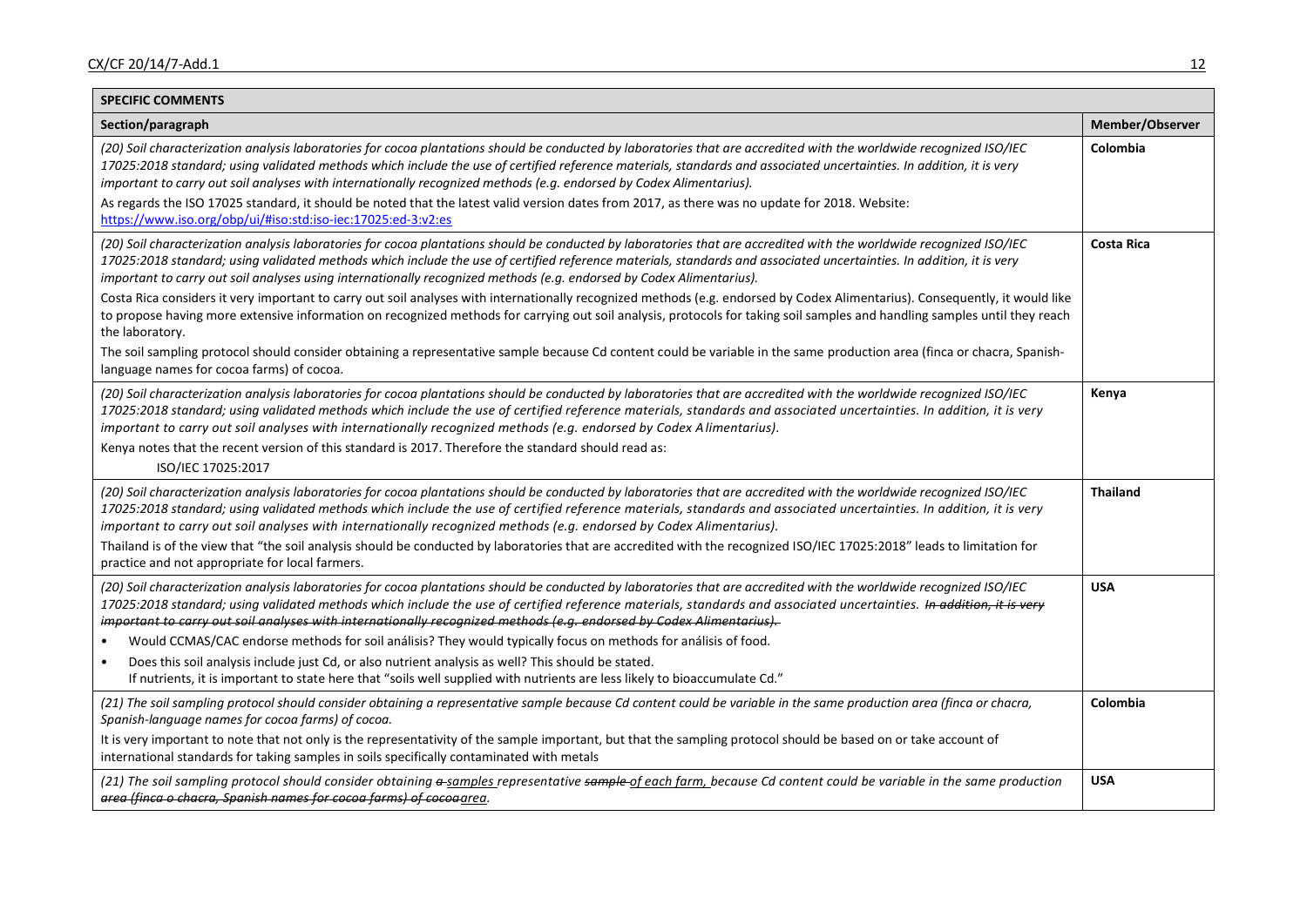| <b>SPECIFIC COMMENTS</b>                                                                                                                                                                                                                                                                                                                                                                                                              |                   |
|---------------------------------------------------------------------------------------------------------------------------------------------------------------------------------------------------------------------------------------------------------------------------------------------------------------------------------------------------------------------------------------------------------------------------------------|-------------------|
| Section/paragraph                                                                                                                                                                                                                                                                                                                                                                                                                     | Member/Observer   |
| (22) The determination of soil and irrigation water salinity (Cd chloride salts) is vital since the absorption of Cd by plants increases with chloride. Therefore, it is important to<br>determine the electrical conductivity of soil and water which should be less than 2mS/cm.                                                                                                                                                    | Colombia          |
| Is there any bibliographical reference to support this claim?                                                                                                                                                                                                                                                                                                                                                                         |                   |
| (22) The determination of soil and irrigation water salinity (Cd chloride salts) is vital since the absorption of Cd by plants increases with chloride. Therefore, it is<br>important to determine the electrical conductivity of soil and water which should be less than 2mS/cm.                                                                                                                                                    | <b>USA</b>        |
| The determination-In areas where cocoa beans have relatively higher levels of Cd, it is important to determine soil and irrigation water salinity (Cd chloride salts) is<br>vital-since the absorption of Cd by plants increases with chloride. Therefore, it is important to determine the electrical conductivity of soil and water which should be less<br>than 2mS/cm.                                                            |                   |
| Added, as it seems that these measures would not be needed if there are no concerns regarding Cd levels in cocoa beans                                                                                                                                                                                                                                                                                                                |                   |
| 4.2.1 Strategies to immobilize cadmium in the soil                                                                                                                                                                                                                                                                                                                                                                                    |                   |
| (23)-Zinc has a positive effect in reducing Cd content of the cocoa beans. The application of zinc sulphate is carried out with the balanced fertilization that is carried out<br>conducted annually to at the cocoa plantation, according to the requirements of the crop and the soil (characterization analysis) soil. However, with the addition of zinc<br>sulphate, soil acidification occurs, requiring addition of limestone. | <b>USA</b>        |
| (24) When there is a deficiency of Zn in the soil, soil Zn levels should be increased. Cd competes with Zn, and Cd is more likely to enter the plant and accumulate in cocoa<br>beans when Zn soil concentration is low.                                                                                                                                                                                                              | <b>Costa Rica</b> |
| Costa Rica would like to propose having more extensive information on critical levels to determine a deficiency of Zn for cultivating cocoa.                                                                                                                                                                                                                                                                                          |                   |
| Justification: Extend the recommendation by specifying critical levels of extractable Zn for cocoa taking as a reference various methods of sample analysis, for example:<br>DTPA, Olsen Modified with the aim of making the strategy more applicable.                                                                                                                                                                                |                   |
| Liming is an agronomic management practice that reduces Cd uptake by cocoa trees cultivated on highly acidic soils, and its addition also might improve the nutrition and<br>production of cocoa trees.                                                                                                                                                                                                                               |                   |
| (24) When there is a deficiency of Zn in the soil, soil Zn levels should be increased. Cd competes with Zn, and Cd is more likely to enter the plant and accumulate in<br>cocoa beans when Zn soil concentration is low.                                                                                                                                                                                                              | <b>USA</b>        |
| This paragraph should be the first in this section.                                                                                                                                                                                                                                                                                                                                                                                   |                   |
| (25) Liming is an agronomic management practice that reduces Cd uptake by cocoa trees cultivated on highly acidic soils, and its addition also might improve the nutrition<br>and production of cocoa trees.                                                                                                                                                                                                                          | Colombia          |
| It is important to know the contents of Cd in these lines as they come from mines and are highly variable. In Colombia, it is been shown that there are limes with contents<br>of cadmium of up to 300 ppm, with the effect that the same brand could have high and low percentages, and, on the basis of the above, everything depends on the origin<br>of the raw materials used.                                                   |                   |
| (26) The most effective method to decrease the bioavailability of Cd developed so far is by liming the soil when its pH is below 5.5. It has been shown that increasing the pH<br>by 1 unit reduces Cd in the cocoa bean by 1/10.                                                                                                                                                                                                     | Colombia          |
| If the pH is higher than 5.5, how should it be managed?                                                                                                                                                                                                                                                                                                                                                                               |                   |
|                                                                                                                                                                                                                                                                                                                                                                                                                                       |                   |
|                                                                                                                                                                                                                                                                                                                                                                                                                                       |                   |
|                                                                                                                                                                                                                                                                                                                                                                                                                                       |                   |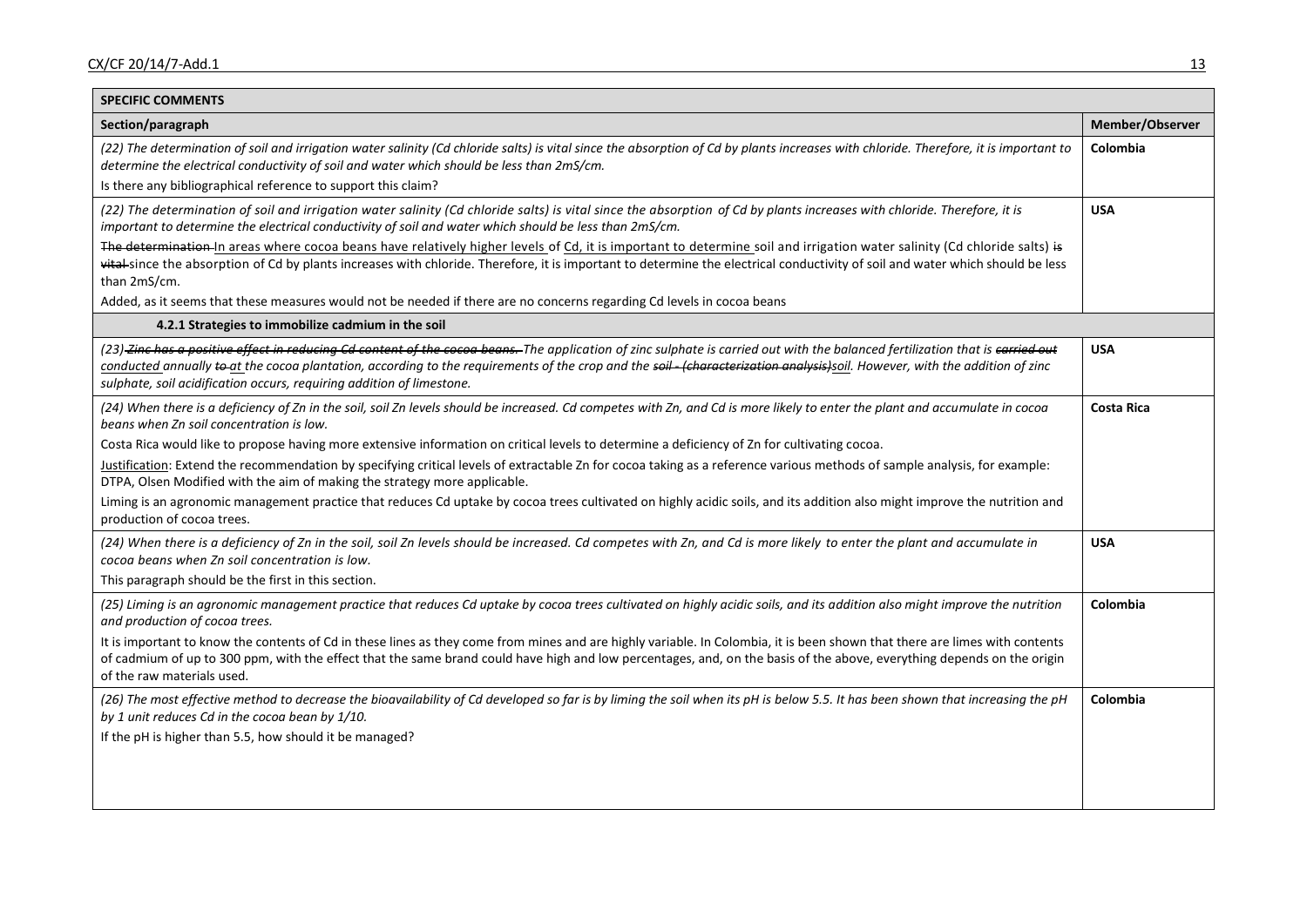| <b>SPECIFIC COMMENTS</b>                                                                                                                                                                                                                                                                                                                                                                                                                                                                            |                   |  |  |  |
|-----------------------------------------------------------------------------------------------------------------------------------------------------------------------------------------------------------------------------------------------------------------------------------------------------------------------------------------------------------------------------------------------------------------------------------------------------------------------------------------------------|-------------------|--|--|--|
| Section/paragraph                                                                                                                                                                                                                                                                                                                                                                                                                                                                                   |                   |  |  |  |
| (26) The most effective methods developed to date to decrease Cd bioavailability is through liming the soil when soil pH is below 5,5. It has been shown that increasing the<br>pH by 1 unit reduces Cd in the cocoa bean by 1/10.                                                                                                                                                                                                                                                                  | EU                |  |  |  |
| The statement 'It has been shown that increasing the pH by 1 unit reduces cadmium in the cocoa beans by 1/10' can be interpreted as 'reduces by 10%' or 'reduces by<br>factor 10'. The latter cannot be correct, as not even the solubility is affected by such pH change. It would be beneficial to include in the appendix the data, which support<br>the statements in this document.                                                                                                            |                   |  |  |  |
| (26) The most effective methods developed to date to decrease Cd bioavailability is through liming the soil when soil pH is below 5,5-It has been shown that increasing the<br>pH by 1 unit reduces Cd in the cocoa bean by 1/10.                                                                                                                                                                                                                                                                   |                   |  |  |  |
| How well established is the 1 unit: 1/10 relationship? If this is not well established (e.g., based on one study in one área), this sentence can be omitted.                                                                                                                                                                                                                                                                                                                                        |                   |  |  |  |
| (27) Apply liming levels in low doses (3 t/ha/year) and preferably dolomite [CaMg (CO3)2] to gradually increase pH and incorporate Ca and Mg that are essential for the<br>growth of cocoa and can precipitate Cd decreasing its bioavailability. Over liming should be avoided.                                                                                                                                                                                                                    | Colombia          |  |  |  |
| (28) A greater amount of soil organic matter causes a lower absorption of Cd. The use of organic fertilizers such as treated manure from stabled livestock, compost, etc.<br>increases the organic matter content of the soil and improves its microbiological activity. The application of 3 to 4 % of organic matter in cocoa plantations decreases<br>cadmium in cocoa beans.                                                                                                                    | Colombia          |  |  |  |
| (28) A greater amount of soil organic matter causes a lower absorption of Cd. The use of organic fertilizers such as treated manure from stabled livestock, compost, etc.<br>increases the organic matter content of the soil and improves its microbiological activity. The application of 3 to 4% of organic matter in cocoa plantations decreases<br>cadmium in cocoa beans.                                                                                                                     | <b>Costa Rica</b> |  |  |  |
| The proposed wording is confusing and therefore we propose the following amendment:                                                                                                                                                                                                                                                                                                                                                                                                                 |                   |  |  |  |
| Levels of 3 to 4% of organic matter in cocoa plantations decreases cadmium in cocoa beans.                                                                                                                                                                                                                                                                                                                                                                                                          |                   |  |  |  |
| Justification: Clarity in wording to achieve a proper understanding of the information.                                                                                                                                                                                                                                                                                                                                                                                                             |                   |  |  |  |
| (28) A greater amount of soil organic matter causes a lower absorption of Cd. The use of organic fertilizers such as treated manure from stabled livestock, compost, etc.<br>increases the organic matter content of the soil and improves its microbiological activity. The application of 3 to 4 % of organic matter in cocoa plantations decreases<br>cadmium in cocoa beans.                                                                                                                    | <b>EU</b>         |  |  |  |
| For the recommendation 'The application of 3 to 4 % of organic matter in cocoa plantations decreases cadmium in cocoa beans' it should be specified to what the 3 to 4%<br>refers, e.g. to 3 to 4% organic matter by weight of the top 5 cm of soil? It might be more clear to state the mass of organic matter which should be applied per area.                                                                                                                                                   |                   |  |  |  |
| (28) A greater amount of soil organic matter causes a lower absorption of Cd. The use of organic fertilizers such as treated manure from stabled livestock, compost, etc.<br>increases the organic matter content of the soil and improves its microbiological activity. The application of 3 to 4 % of organic matter in cocoa-plantations decreases<br><del>cadmium in cocoa beans.</del>                                                                                                         | <b>USA</b>        |  |  |  |
| How well studied is this estimate of 3-4%? If it is based on a handful of field studies, this should be stated explicitly. Otherwise, it should be deleted.                                                                                                                                                                                                                                                                                                                                         |                   |  |  |  |
| (28) A greater amount of soil organic matter causes a lower absorption of GdCd and may help decrease cadmium in cocoa beans, based on experimental studies. The use of<br>organic fertilizers such as treated manure from stabled livestock, compost, etc. increases the organic matter content of the soil and improves its microbiological activity.<br>The application of 3 to 4 % of organic matter in cocoa plantations decreases cadmium in cocoa beans.                                      |                   |  |  |  |
| Possible alternate wording and could delete last sentence.                                                                                                                                                                                                                                                                                                                                                                                                                                          |                   |  |  |  |
| (29) The use of phosphate fertilizers and sedimentary phosphoric rock should be carried out after chemical analysis because they usually have Cd as an impurity.<br>Nonetheless, for successful cocoa production it is vital to add phosphate fertilizers because tropical soils have very limited native phosphorus content. However, the absolute<br>concentration of Cd in phosphate fertilizer should be considered. Producers and governments should control the use of phosphate fertilizers. | Colombia          |  |  |  |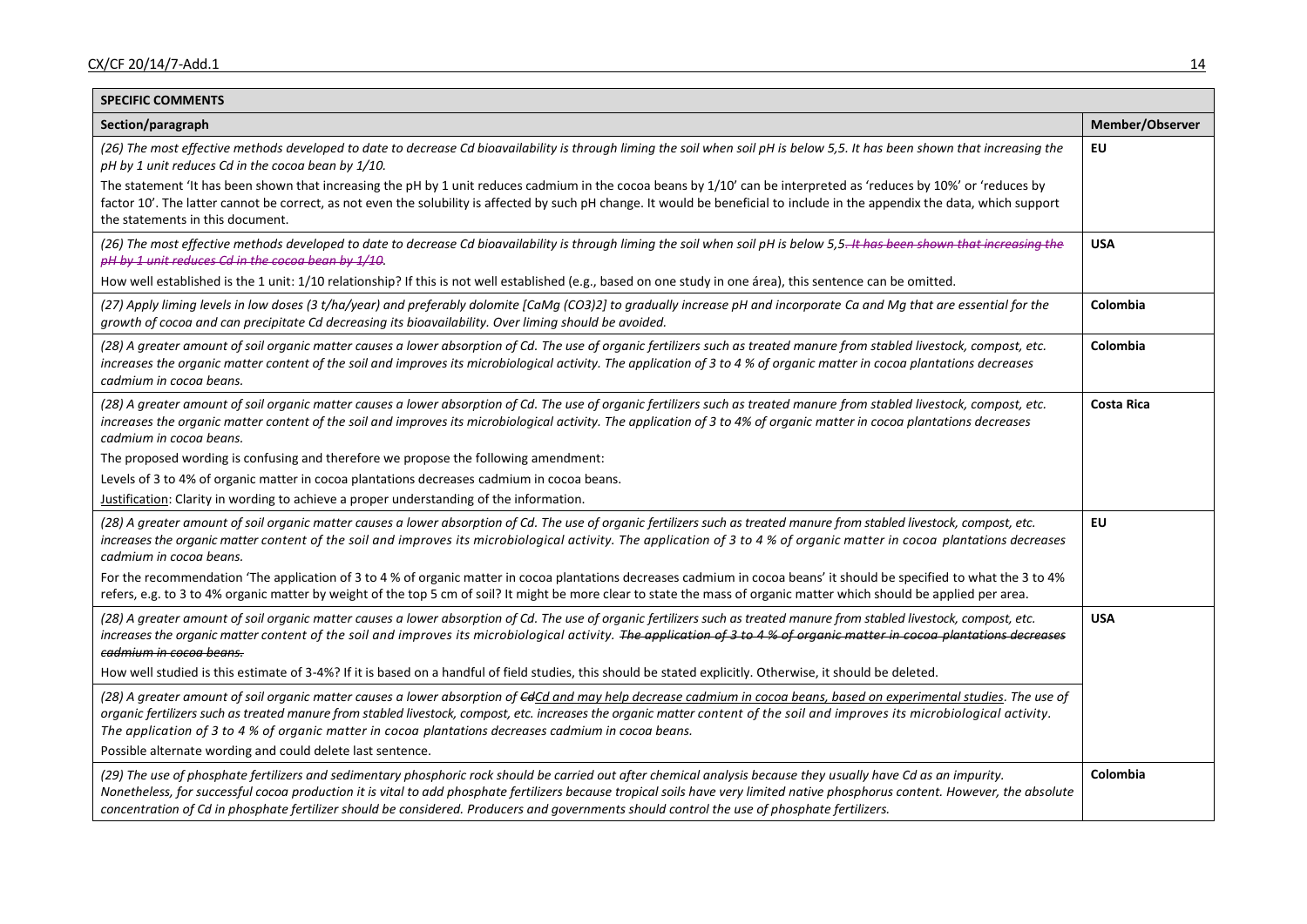| <b>SPECIFIC COMMENTS</b>                                                                                                                                                                                                                                                                                                                                                                                                                                                                                                                                                                                                                                                                                                                                                                                                                                                                                                                                                                                                                                                                                                                                                                                                                                                                                                                                                                                                     |                   |  |  |  |
|------------------------------------------------------------------------------------------------------------------------------------------------------------------------------------------------------------------------------------------------------------------------------------------------------------------------------------------------------------------------------------------------------------------------------------------------------------------------------------------------------------------------------------------------------------------------------------------------------------------------------------------------------------------------------------------------------------------------------------------------------------------------------------------------------------------------------------------------------------------------------------------------------------------------------------------------------------------------------------------------------------------------------------------------------------------------------------------------------------------------------------------------------------------------------------------------------------------------------------------------------------------------------------------------------------------------------------------------------------------------------------------------------------------------------|-------------------|--|--|--|
| Section/paragraph                                                                                                                                                                                                                                                                                                                                                                                                                                                                                                                                                                                                                                                                                                                                                                                                                                                                                                                                                                                                                                                                                                                                                                                                                                                                                                                                                                                                            |                   |  |  |  |
| (29) The use of phosphate fertilizers and sedimentary phosphoric rock should be carried out after chemical analysis because they usually have Cd as an impurity.<br>Nonetheless, for successful cocoa production it is vital to add phosphate fertilizers because tropical soils have very limited native phosphorus content. However, the absolute<br>concentration of Cd in phosphate fertilizer should be considered. Producers and governments should control the use of phosphate fertilizers.<br>We recommend providing more extensive information indicating the undesired levels of contents of Cd in the inputs.<br>Justification: More extended recommendations clearly specifying the undesired levels of Cd in the inputs would make the recommended strategy more applicable, as there<br>would be criteria for taking decisions on the use or otherwise of certain agricultural inputs.                                                                                                                                                                                                                                                                                                                                                                                                                                                                                                                        | <b>Costa Rica</b> |  |  |  |
| (29) The use of phosphate fertilizers and sedimentary phosphoric rock should be carried out after chemical analysis because they u sually have Cd as an impurity.<br>Nonetheless, for successful cocoa production it is vital to add phosphate fertilizers because tropical soils have very limited native phosphorus content. However, the<br>absolute concentration of Cd in phosphate fertilizer be considered. Producers and governments should control the use of phosphate fertilizers.<br>Paragraph 29 states that it is vital to add phosphate fertilisers because tropical soils have a limited native phosphorous content. However also by using organic fertilisers<br>the phosphorous content of the soil can be improved, while these fertilisers typically contain less cadmium and they show a high phosphorous bioavailability.                                                                                                                                                                                                                                                                                                                                                                                                                                                                                                                                                                              | EU                |  |  |  |
| (29) The use of phosphate fertilizers and sedimentary phosphoric rock should be carried out after chemical analysis because they u sually have Cd as an impurity.<br>Nonetheless, for successful cocoa production it is vital to add phosphate fertilizers because tropical soils have very limited native phosphorus content. However, the<br>absolute concentration of Cd in phosphate fertilizer be considered. Producers and governments should control the use of phosphate fertilizers.<br>What is the absolute concentration? For example, is this based on a phosphate ratio?<br>$\bullet$<br>The setting of levels by national authorities is controversial, and may best be left to the producer.<br>$\bullet$<br>Proposed revision: The use of phosphate-Phosphate fertilizers and sedimentary phosphoric rock should be carried out after chemical analysis because they usually-may<br>containhave-Cd as an impurity, and thus the concentration of Cd in phosphate fertilizers should be considered. Nonetheless, for successful cocoa production it is vital to<br>add phosphate fertilizers because tropical soils have very limited native phosphorus content. However, the absolute concentration of Cd in phosphate fertilizer be<br>considered. Producers and governments producers should control the use amount of Cd in phosphate fertilizersfertilizers they use or comply with any national limits. | <b>USA</b>        |  |  |  |
| (30) In general, the formula for the doses of nitrogen, phosphorus and potassium (NPK) in fertilizers to be applied to cocoa crop vary according to the age of the plant and<br>the characteristics of the soil. Verify the heavy metal analysis prior of application to ensure that Cd content is low. Soils well supplied with nutrients are less likely to<br>bioaccumulate Cd.<br>Perhaps this should be mentioned prior to paragraph 20, that begins "Soil characterization analysis laboratories"?                                                                                                                                                                                                                                                                                                                                                                                                                                                                                                                                                                                                                                                                                                                                                                                                                                                                                                                     | <b>USA</b>        |  |  |  |
| (31) The application of amendments (magnesium carbonate (MgCO3), vinasse, zeolite, humus, charcoal, calcium sulphate (CaSO4), cachaza and zinc sulphate (ZnSO4),<br>depending on the characteristics of the soils, can help decrease Cd concentrations in cocoa beans.                                                                                                                                                                                                                                                                                                                                                                                                                                                                                                                                                                                                                                                                                                                                                                                                                                                                                                                                                                                                                                                                                                                                                       | Colombia          |  |  |  |
| (31) The application of amendments (magnesium carbonate (MgCO <sub>3</sub> ), vinasse, zeolite, humus, charcoal, calcium sulfate (CaSO <sub>4</sub> ), cachaza and zinc sulfate (ZnSO <sub>4</sub> ),<br>depending on the characteristics of the soils, can help decrease Cd concentrations in cocoa beans.<br>Paragraph 31 mentions under soil amendments MgCO3 and CaSO4, which should rather be mentioned under paragraphs 25, 26 and 27, which deal with liming/ salts.<br>ZnSO4 should be dealt with under paragraph 24 on Zn supplementation of the soil via the addition of salts to the soil.                                                                                                                                                                                                                                                                                                                                                                                                                                                                                                                                                                                                                                                                                                                                                                                                                        | EU                |  |  |  |
| (31) The application of soil amendments (magnesium carbonate (MgCO <sub>3</sub> ), vinasse, zeolite, humus, charcoal, calcium sulfate (CaSO <sub>4</sub> ), cachaza and zinc sulfate (ZnSO <sub>4</sub> ),<br>which vary depending on the characteristics of the soils, can help decrease Cd concentrations in cocoa beans.                                                                                                                                                                                                                                                                                                                                                                                                                                                                                                                                                                                                                                                                                                                                                                                                                                                                                                                                                                                                                                                                                                  | <b>USA</b>        |  |  |  |
| (32)-The application of vinasse, as a liquid fertilizer-Vinasse is a source of K that promotes the installation of fungi that form mycorrhizas in the roots of the cacao tree,<br>increasing the efficiency of P nutrition and immobilizing Cd.                                                                                                                                                                                                                                                                                                                                                                                                                                                                                                                                                                                                                                                                                                                                                                                                                                                                                                                                                                                                                                                                                                                                                                              | <b>USA</b>        |  |  |  |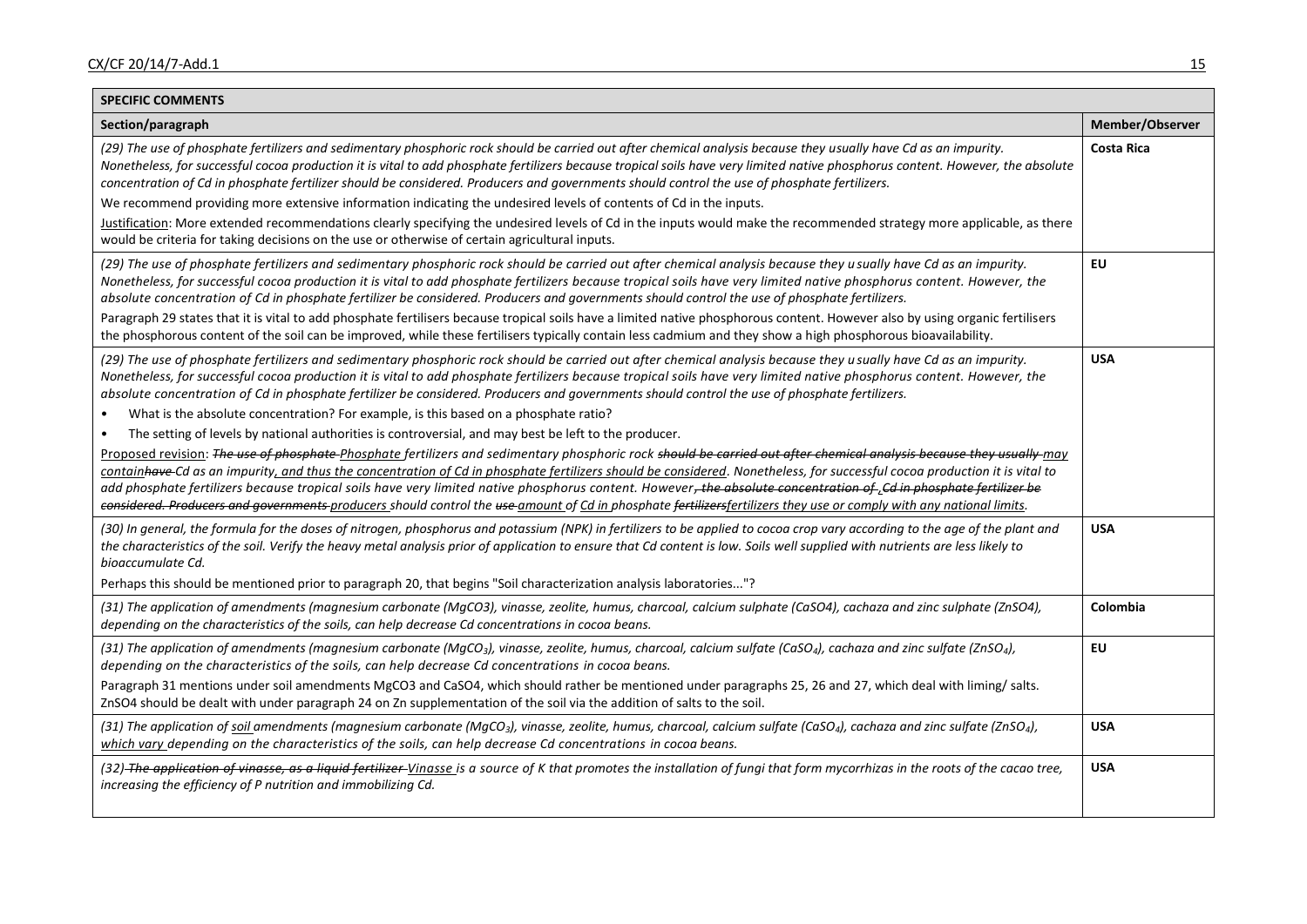| <b>SPECIFIC COMMENTS</b>                                                                                                                                                                                                                                                                                                                                                                                                                                                                                                                                                                                                                                                                                                                                                                                                                                                              |             |  |  |  |
|---------------------------------------------------------------------------------------------------------------------------------------------------------------------------------------------------------------------------------------------------------------------------------------------------------------------------------------------------------------------------------------------------------------------------------------------------------------------------------------------------------------------------------------------------------------------------------------------------------------------------------------------------------------------------------------------------------------------------------------------------------------------------------------------------------------------------------------------------------------------------------------|-------------|--|--|--|
| Section/paragraph                                                                                                                                                                                                                                                                                                                                                                                                                                                                                                                                                                                                                                                                                                                                                                                                                                                                     |             |  |  |  |
| (33) Lime and sugarcane cake can reduce the flow of Cd in the soil profile. Zeolite is another option in soils with high sand content and apatite in clay-textured soils.                                                                                                                                                                                                                                                                                                                                                                                                                                                                                                                                                                                                                                                                                                             |             |  |  |  |
| Apatite is "rock phosphate", and all rock phosphate contains Cd. So use of apatite to reduce Cd in cocoa is incorrect, and would be very expensive compared to use of<br>dolomitic limestone to raise pH and reduce soil Cd phytoavailability.                                                                                                                                                                                                                                                                                                                                                                                                                                                                                                                                                                                                                                        |             |  |  |  |
| (34) The application of biochar has been shown to reduce the bioavailability of Cd in cocoa beans. The reduction rates are comparable to liming and have an additive<br>influence on liming. However, biochar or activated carbon is an expensive soil amendment and may not be cost effective for farmers who grow cocoa.                                                                                                                                                                                                                                                                                                                                                                                                                                                                                                                                                            | Colombia    |  |  |  |
| (34) Biochar has shown to reduce the bioavailability of Cd in cocoa beans. The reduction rates are comparable to liming and have an additive influence on<br>liming. However, biochar-or activated carbon-is an expensive soil amendment and may not be cost effective for farmers who grow cocoa.                                                                                                                                                                                                                                                                                                                                                                                                                                                                                                                                                                                    |             |  |  |  |
| Why not recommend compost, manure etc. as alternatives?                                                                                                                                                                                                                                                                                                                                                                                                                                                                                                                                                                                                                                                                                                                                                                                                                               |             |  |  |  |
| (34) Biochar has been shown to reduce the bioavailability of Cd in cocoa beans. The reduction rates are comparable to liming and have an additive influence<br>on liming. However, biochar or activated carbon is an expensive soil amendment and may not be cost effective for farmers who grow cocoa.                                                                                                                                                                                                                                                                                                                                                                                                                                                                                                                                                                               | <b>CCTA</b> |  |  |  |
| (35) Biochar, compost and their combinations have significant effects on soil physicochemical features, metals (Cd) availability and enzyme activities in heavy-metal-<br>polluted soil.                                                                                                                                                                                                                                                                                                                                                                                                                                                                                                                                                                                                                                                                                              | Colombia    |  |  |  |
| (35) Biochar, compost and their combination have significant effects on soil physicochemical features, metals (Cd) availability and enzyme activities in heavy metal polluted<br>soil. What is the advice for mitigation?                                                                                                                                                                                                                                                                                                                                                                                                                                                                                                                                                                                                                                                             | <b>USA</b>  |  |  |  |
| (36) Genotypes identified with low bioaccumulation of Cd have the potential to be used as rootstocks in the production of propagation material to reduce the absorption of<br>Cd from soil; however, additional field studies are needed.                                                                                                                                                                                                                                                                                                                                                                                                                                                                                                                                                                                                                                             | Colombia    |  |  |  |
| (36) The genotypes identified with low bioaccumulation of Cd have the potential to be used as rootstocks in the production of propagation material to reduce the<br>absorption of Cd from soil; however, additional field studies are needed.                                                                                                                                                                                                                                                                                                                                                                                                                                                                                                                                                                                                                                         | <b>EU</b>   |  |  |  |
| Paragraph 36 on genotypes does not belong under the section of strategies to immobilise cadmium in the soil. This could be included in the chapter on actions, which can<br>be taken when creating new plantations. In order to gain more knowledge on the uptake of cadmium by different varieties of cocoa trees, a recommendation could be<br>added to encouraged to carry out further studies to identify such varieties. Furthermore, when planting new plantations, it should be recommended to plant varieties of<br>cocoa trees, which are less prone to cadmium uptake. More information on specific varieties is included in the background document. However, as the background<br>document will not be included in the final code of practice, more information of on cadmium uptake by different varieties of cocoa trees should be included in the code of<br>practice. |             |  |  |  |
| (36) The genotypes identified with low bioaccumulation of Cd have the potential to be used as rootstocks in the production of propagation material to reduce the<br>absorption of Cd from soil; however, additional field studies are needed.                                                                                                                                                                                                                                                                                                                                                                                                                                                                                                                                                                                                                                         | <b>USA</b>  |  |  |  |
| For grafting (?)                                                                                                                                                                                                                                                                                                                                                                                                                                                                                                                                                                                                                                                                                                                                                                                                                                                                      |             |  |  |  |
| (37) The Streptomyces sp. strain has bioremediation activity as it reduces Cd uptake in cocoa plants.                                                                                                                                                                                                                                                                                                                                                                                                                                                                                                                                                                                                                                                                                                                                                                                 | Colombia    |  |  |  |
| (37) The Streptomyces sp. strain has bioremediation activity as it reduces Cd uptake in cocoa plants<br>If this has been demonstrated on an experimental basis, this should be stated.                                                                                                                                                                                                                                                                                                                                                                                                                                                                                                                                                                                                                                                                                                | <b>USA</b>  |  |  |  |
| (38) Legumes co-inoculated with plant growth promoting Cd-resistant bacteria could be useful in phytoremediation of Cd-contaminated soil and biofertilization.                                                                                                                                                                                                                                                                                                                                                                                                                                                                                                                                                                                                                                                                                                                        | Colombia    |  |  |  |
| (38) The legumes coinoculated with plant growth promoting bacteria Cd resistant could be useful in phytoremediation of Cd-contaminated soil and biofertilization.<br>Paragraph 38 should be further clarified, in order to explain with which types of bacteria plants should be inoculated and how this is expected to result in bioremediation<br>and bio fertilisation. A separate chapter on reducing the cadmium uptake via the use of bacteria could be added.                                                                                                                                                                                                                                                                                                                                                                                                                  | EU          |  |  |  |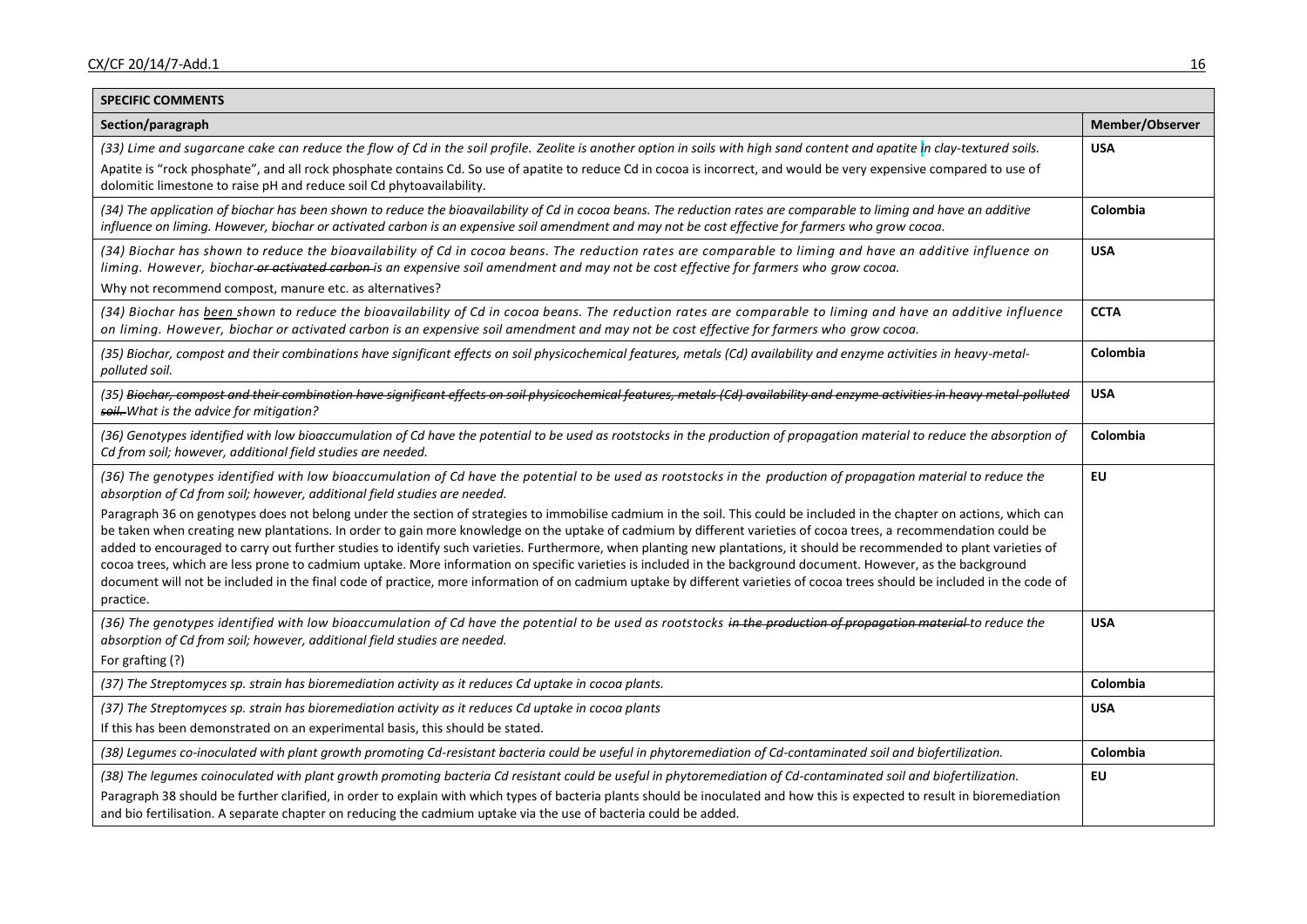| <b>SPECIFIC COMMENTS</b>                                                                                                                                                                                                                                                                                                                                                                                                                                                                                                                                                                                                                      |            |  |  |  |
|-----------------------------------------------------------------------------------------------------------------------------------------------------------------------------------------------------------------------------------------------------------------------------------------------------------------------------------------------------------------------------------------------------------------------------------------------------------------------------------------------------------------------------------------------------------------------------------------------------------------------------------------------|------------|--|--|--|
| Section/paragraph                                                                                                                                                                                                                                                                                                                                                                                                                                                                                                                                                                                                                             |            |  |  |  |
| (38) The legumes coinoculated with plant growth promoting bacteria Cd resistant could be useful in phytoremediation of Cd-contaminated soil and biofertilization.<br>Perhaps consider deleting this bullet and the one above as they are unclear and experimental.<br>Again, if only performed on an experimental basis, this should be stated.                                                                                                                                                                                                                                                                                               | <b>USA</b> |  |  |  |
| 4.3 Post-harvest phase                                                                                                                                                                                                                                                                                                                                                                                                                                                                                                                                                                                                                        |            |  |  |  |
| (39) An experimental study demonstrated that the draining of the mucilage for 12 hours significantly reduced the content of Cd in cocoa beans of the clonal hybrid (cultivar)<br>CCN-51. The quantity of mucilage removed from the cocoa beans did not affect the physical or organoleptic quality of the cocoa at the time of the evaluation.                                                                                                                                                                                                                                                                                                |            |  |  |  |
| (39) An experimental study demonstrated that the draining of the pulp or mucilage for 12 hours significantly reduced the content of Cd in cocoa beansbeans in one variety,<br>without <del>of</del> affecting the <del>clonal hybrid (cultivar) CCN-51. The quantity of mucilage removed from the cocoa beans did not affect the physical or organoleptic quality of</del><br>the cocoa at the time of the evaluation.<br>What is the normal draining time? It is not clear what change is being recommended. If this is a longer time than normal, you could potentially say, consider draining pulp<br>longer than normal on a trial basis. |            |  |  |  |
| (40) After fermentation, cocoa beans should be dried on clean solid surfaces to avoid contamination by soil.                                                                                                                                                                                                                                                                                                                                                                                                                                                                                                                                  | Colombia   |  |  |  |
| (41) Make sure that cocoa beans are not contaminated with smoke, or with gases coming from dryers or vehicles.                                                                                                                                                                                                                                                                                                                                                                                                                                                                                                                                | Colombia   |  |  |  |
| (41) Make sure that cocoa beans are not contaminated with smoke, or with gases coming from dryers or vehicles.<br>Is there a recommended practice or change in practice?                                                                                                                                                                                                                                                                                                                                                                                                                                                                      | <b>USA</b> |  |  |  |
| (42) The process of fermentation of cocoa beans should be the most important practice that any export organization should carry out to reduce the levels of Cd of their<br>cocoa beans.                                                                                                                                                                                                                                                                                                                                                                                                                                                       |            |  |  |  |
| (42) The process of fermentation of cocoa beans should be the most important practice that any export organization should carry out to reduce the levels of Cd of their<br>cocoa beans.                                                                                                                                                                                                                                                                                                                                                                                                                                                       |            |  |  |  |
| Paragraphs 42, 44 and 45 deal with the fermentation step, so they should be merged.<br>(42) The process of fermentation of cocoa beans should be the most important practice that any export organization should carry out to reduce the levels of Cd of their                                                                                                                                                                                                                                                                                                                                                                                | <b>USA</b> |  |  |  |
| <del>cocoa beans.</del>                                                                                                                                                                                                                                                                                                                                                                                                                                                                                                                                                                                                                       |            |  |  |  |
| We suggest that this be deleted. It is addressed elsewhere and it is difficult to know if this is the most important practice, given that many mitigation methods, including<br>this one, are in the experimental phase.                                                                                                                                                                                                                                                                                                                                                                                                                      |            |  |  |  |
| (43) During storage, contamination of cocoa beans due to spills of fuels, exhaust gases or fumes should be prevented.                                                                                                                                                                                                                                                                                                                                                                                                                                                                                                                         | Colombia   |  |  |  |
| (44) The longer the fermentation process (80%), the less Cd in cocoa beans. Cd in beans can be reduced if the pH is sufficiently acidified during fermentation.                                                                                                                                                                                                                                                                                                                                                                                                                                                                               | Colombia   |  |  |  |
| (44) The longer the fermentation process (80 %), the less Cd in cocoa beans. Cd beans can be reduced if pH is sufficiently acidified during fermentation.<br>A reference could be added to a very recent publication by Vanderschueren et al. (2020) (5) that confirms the statement that the cadmium concentrations decrease as the<br>fermentation proceeds.<br>(5) Vanderschueren R, Mesmaeker V De, Mounicou S, Marie-Pierre I, Doelsch E, et al., 2020. The impact of fermentation on the distribution of cadmium in cacao beans.<br>Food Res Int 127:108743 . doi: 10.1016/j.foodres.2019.108743.                                       | EU         |  |  |  |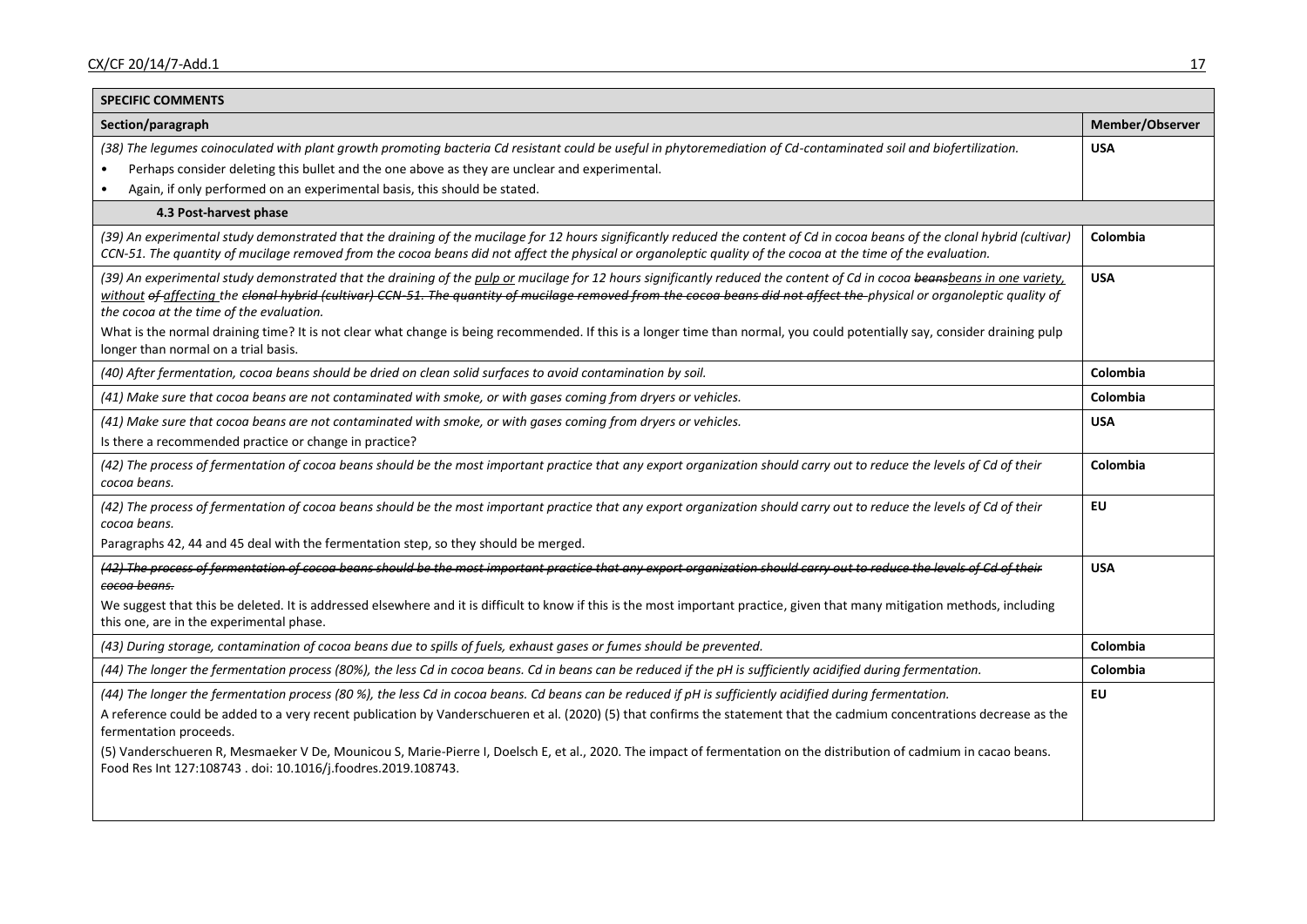| <b>SPECIFIC COMMENTS</b>                                                                                                                                                                                                                                                                                                                  |              |              |                                                                                                                                                                       |                   |  |
|-------------------------------------------------------------------------------------------------------------------------------------------------------------------------------------------------------------------------------------------------------------------------------------------------------------------------------------------|--------------|--------------|-----------------------------------------------------------------------------------------------------------------------------------------------------------------------|-------------------|--|
| Section/paragraph                                                                                                                                                                                                                                                                                                                         |              |              |                                                                                                                                                                       | Member/Observer   |  |
| (44) The longer the fermentation process (80 %), the less Cd in cocoa beans. Cd beans can be reduced if pH is sufficiently acidified during fermentation.                                                                                                                                                                                 |              |              |                                                                                                                                                                       | <b>Thailand</b>   |  |
| Thailand would like to seek the clarification that the meaning of 80% fermentation process. It is needed reliable scientific information to prove that the fermentation<br>process at 80% can reduce the contamination of cadmium in cocoa.                                                                                               |              |              |                                                                                                                                                                       |                   |  |
|                                                                                                                                                                                                                                                                                                                                           |              |              | (44) The longer the fermentation process (80%), the less-Cd in cocoa beans. Cd beans also can be reduced if pH is sufficiently acidified during fermentation.         | <b>USA</b>        |  |
|                                                                                                                                                                                                                                                                                                                                           |              |              | This should be moved up, and made the second item under "Post-harvest phase", so that the fermentation bullets are at the beginning of this section.                  |                   |  |
| It should be made clear that this has only been demonstrated on an experimental basis, and further study is needed on the effect of longer fermentation on the<br>flavour profile of the cocoa bean. How is this done? If there is no specific information, it can be removed.                                                            |              |              |                                                                                                                                                                       |                   |  |
| (45) The strain of Saccharomyces cerevisiae is one of the strains that intervenes in cocoa fermentation, so increasing its population in such processes could improve the<br>absorption of Cd and the safety of cocoa.                                                                                                                    |              |              |                                                                                                                                                                       | Colombia          |  |
| There are some bibliographical references which mention this but there is no consensus nor definitive studies on the levels of removal of cadmium by specific strain or<br>strains of that yeast or their influence as a method of beginning the fermentation process. More studies are required before one is recommended as a practice. |              |              |                                                                                                                                                                       |                   |  |
| (45) The strain of Saccharomyces cerevisiae is one of the strains that intervenes in cocoa fermentation, so increasing its population in such processes could improve the<br>absorption of Cd and the safety of cocoa.                                                                                                                    |              |              |                                                                                                                                                                       | <b>Costa Rica</b> |  |
|                                                                                                                                                                                                                                                                                                                                           |              |              | On indicating that the strain of Saccharomyces cerevisiae is one of the strains that intervenes in cocoa fermentation. We recommend a clarification as to whether the |                   |  |
| absorption of Cd is by the bacterium.                                                                                                                                                                                                                                                                                                     |              |              |                                                                                                                                                                       |                   |  |
|                                                                                                                                                                                                                                                                                                                                           |              |              | Justification: It is important to offer clarity because the wrong criteria could be created.                                                                          |                   |  |
| (45) The strain of Saccharomyces cerevisiae is one of the strains that intervenes in cocoa fermentation, so increasing its population in such process could improve the<br>absorption of Cd and the safety of cocoa.                                                                                                                      |              |              |                                                                                                                                                                       | <b>EU</b>         |  |
| <b>BACKGROUND INFORMATION</b>                                                                                                                                                                                                                                                                                                             |              |              |                                                                                                                                                                       |                   |  |
|                                                                                                                                                                                                                                                                                                                                           |              |              | Table 1. The relationship between soil cadmium concentration, soil pH and the bean cadmium concentration. The predicted bean cadmium is based on the regression       |                   |  |
| model in (Argüello et al. 2019). The values in bold show the soil cadmium beyond which the bean cadmium is significantly above 1.0 mg Cd/kg.<br>Soil Cd (mg Cd/kg) pH (in CaCl2)                                                                                                                                                          |              |              |                                                                                                                                                                       |                   |  |
| 95% confidence                                                                                                                                                                                                                                                                                                                            |              |              | Predicted Cd in cacao bean mg Cd/kg                                                                                                                                   |                   |  |
| mean<br>interval                                                                                                                                                                                                                                                                                                                          |              |              |                                                                                                                                                                       |                   |  |
| 5.0<br>0.4                                                                                                                                                                                                                                                                                                                                | 1.02         | 0.92         | 1.13                                                                                                                                                                  |                   |  |
| 0.6<br>5.0                                                                                                                                                                                                                                                                                                                                | 1.49         | 1.33         | 1.68                                                                                                                                                                  |                   |  |
| 0.8<br>5.0                                                                                                                                                                                                                                                                                                                                | 1.96         | 1.71         | 2.23                                                                                                                                                                  |                   |  |
| 1.0<br>5.0<br>1.2<br>5.0                                                                                                                                                                                                                                                                                                                  | 2.41<br>2.86 | 2.09<br>2.45 | 2.79<br>3.34                                                                                                                                                          |                   |  |
| 1.4<br>5.0                                                                                                                                                                                                                                                                                                                                | 3.30         | 2.80         | 3.89                                                                                                                                                                  |                   |  |
|                                                                                                                                                                                                                                                                                                                                           |              |              |                                                                                                                                                                       |                   |  |
| 7.0<br>0.4                                                                                                                                                                                                                                                                                                                                | 0.40         | 0.36         | 0.44                                                                                                                                                                  |                   |  |
| 0.6<br>7.0                                                                                                                                                                                                                                                                                                                                | 0.58         | 0.53         | 0.64                                                                                                                                                                  |                   |  |
| 0.8<br>7.0                                                                                                                                                                                                                                                                                                                                | 0.76         | 0.69         | 0.84                                                                                                                                                                  |                   |  |
| $1.0\,$<br>7.0                                                                                                                                                                                                                                                                                                                            | 0.93         | 0.84         | 1.04                                                                                                                                                                  |                   |  |
| 1.2<br>7.0<br>1.4<br>7.0                                                                                                                                                                                                                                                                                                                  | 1.11<br>1.28 | 0.99<br>1.13 | 1.24<br>1.44                                                                                                                                                          |                   |  |
|                                                                                                                                                                                                                                                                                                                                           |              |              |                                                                                                                                                                       |                   |  |